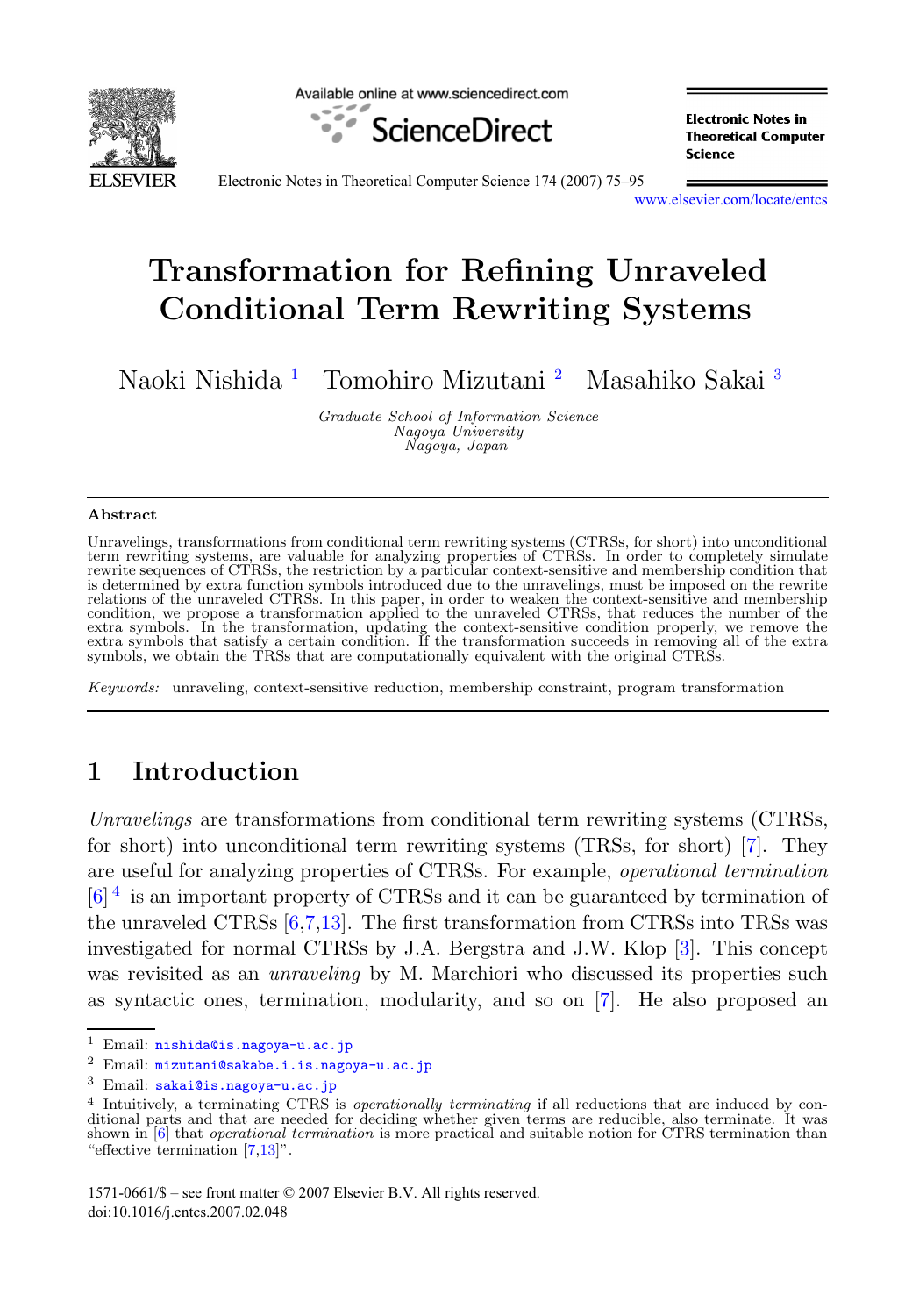$$
\rho: l \to r \Leftarrow s_1 \to t_1 \land \cdots \land s_k \to t_k
$$
  

$$
\Downarrow \mathbb{U}
$$
  

$$
\left\{ \begin{array}{l} l \to \mathfrak{u}_1^{\rho}(s_1, \overline{x_1}), \\ \mathfrak{u}_1^{\rho}(t_1, \overline{x_1}) \to \mathfrak{u}_2^{\rho}(s_2, \overline{x_2}), \\ \cdots \qquad \mathfrak{u}_k^{\rho}(t_k, \overline{x_k}) \to r \end{array} \right\}
$$

Fig. 1. Outline of the unraveling for deterministic CTRSs.

unraveling for join CTRSs. E. Ohlebusch proposed an unraveling for deterministic 3-CTRSs to prove termination of logic programs [\[12\]](#page-20-0). A variant of Ohlebusch's unraveling is used in several papers  $[4,9,10,11]$ .

It is well-known that reductions of CTRSs are much more complicated than those of TRSs. One of the reasons is that the recursive reduction is necessary to evaluate instantiated conditional parts. Unravelings appear to be attractive in order to compute reduction sequences of CTRSs. However, in general, they do not maintain either of the two important properties, irreducibility of normal forms of CTRSs (invariance of normal forms) or simulation-completeness. Note that normal forms of all CTRSs are not well-defined. Here, an unraveling is said to be simulation-complete for a CTRS over a signature if both reachability and unreachability of terms over the signature are preserved by the unraveling  $[9,10,11]$ . Note that *simulation-completeness* in this paper coincides with "soundness and completeness" in [\[15\]](#page-20-0) but slightly different form computational equivalence [\[15\]](#page-20-0). Intuitively, computational equivalence can be considered as "simulation-completeness and invariance of normal forms". In general, unravelings are not simulation-complete for arbitrary target CTRSs because the unraveled CTRSs are over approximations of the original CTRSs [\[7,13\]](#page-20-0). However, it was shown that the restriction by a particular context-sensitive and membership condition to the rewrite relations of the unraveled CTRSs makes the unraveling for deterministic CTRSs preserve unreachability of the original CTRSs, that is, simulation-completeness of the unraveling with respect to the particular context-sensitive and membership reduction [\[11\]](#page-20-0).

Unravelings are generally done by decomposing each conditional rule to some unconditional rules that are supposed to be used in a fixed order (see Fig. 1). Let  $\rho$  be a conditional rewrite rule  $l \to r \Leftarrow s_1 \to t_1 \land \cdots \land s_k \to t_k$  in a CTRS R and  $\sigma$ a substitution. The reduction step from  $l\sigma$  to  $r\sigma$  by  $\rho$  is simulated by a reduction sequence constructed from the corresponding unconditional rules as follows:

$$
\begin{array}{ccccc}\n\downarrow_{\mathbb{U}(R)} & \mathfrak{u}_{1}^{\rho}(s_{1},\overrightarrow{x_{1}})\sigma \xrightarrow{\ast}_{\mathbb{U}(R)} & \mathfrak{u}_{1}^{\rho}(t_{1},\overrightarrow{x_{1}})\sigma \\
\longrightarrow_{\mathbb{U}(R)} & \mathfrak{u}_{2}^{\rho}(s_{2},\overrightarrow{x_{2}})\sigma \xrightarrow{\ast}_{\mathbb{U}(R)} & \cdots & \xrightarrow{\ast}_{\mathbb{U}(R)} & \mathfrak{u}_{k}^{\rho}(t_{k},\overrightarrow{x_{k}})\sigma \xrightarrow{\rightarrow}_{\mathbb{U}(R)} & r\sigma.\n\end{array}
$$

The sequence starts from  $l\sigma$ . In the sequence, each extra function symbol  $\mathfrak{u}_i^{\rho}$ , called a U symbol, sequentially checks reachability from  $s_i\sigma$  to  $t_i\sigma$  (in other words,  $\mathfrak{u}_i^{\rho}$  evaluates the condition  $s_i \to t_i$  with  $\sigma$ ). The sequence ends at  $r\sigma$  after all conditions are evaluated successfully, that is,  $s_i \sigma \stackrel{*}{\rightarrow}_R t_i \sigma$ .

We are sure that unravelings preserve reachability on terms over the original signatures. On the other hand, as described above, the unravelings do not preserve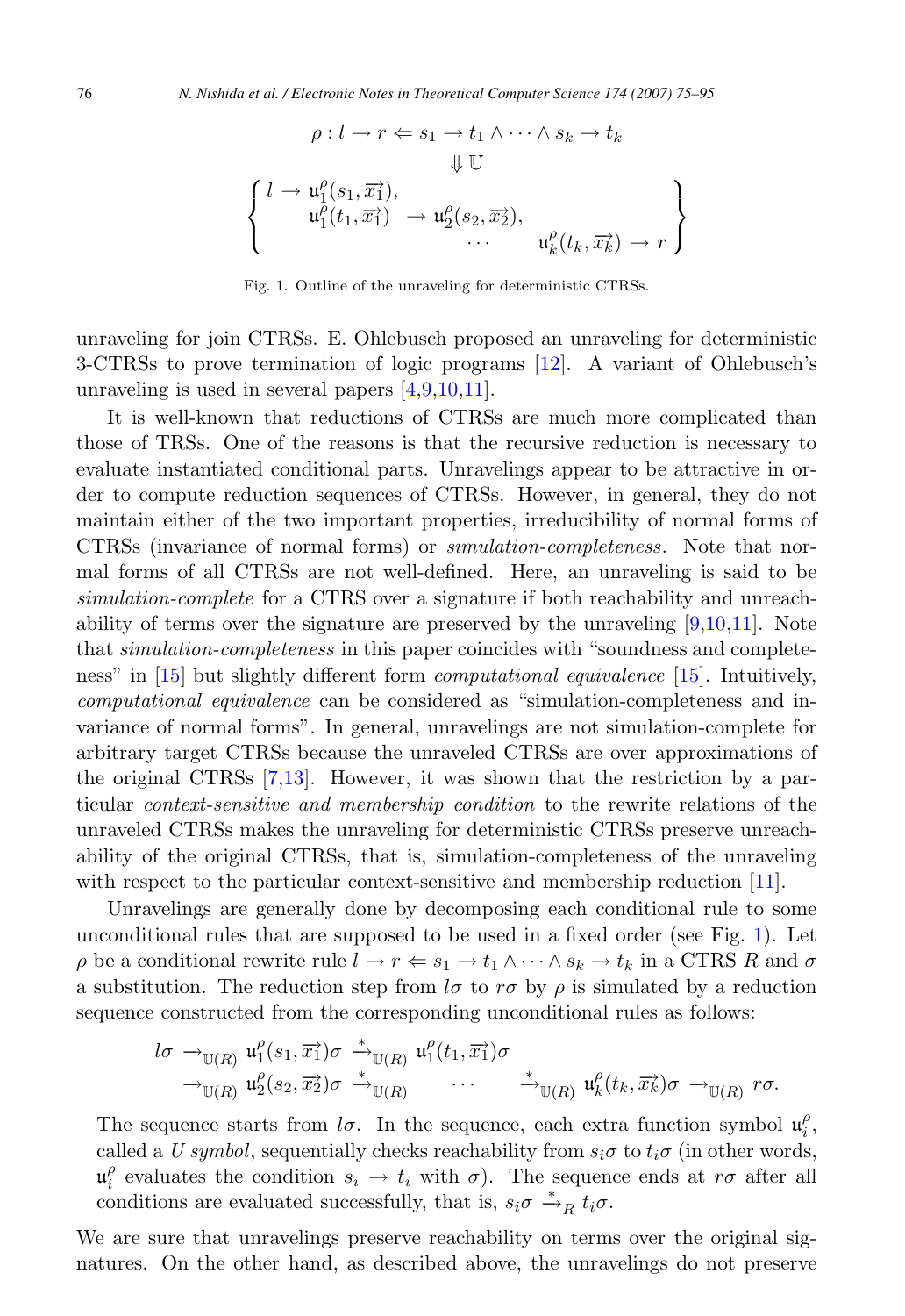*N. Nishida et al. / Electronic Notes in Theoretical Computer Science 174 (2007) 75–95* 77

<span id="page-2-0"></span>
$$
\left(\left\{\n\begin{array}{c}\n l \to \mathfrak{u}_j^{\rho}(t_1 \delta, \ldots, t_m \delta), \\
 \mathfrak{u}_j^{\rho}(t_1, \ldots, t_m) \to r\n\end{array}\n\right\} \cup S, \mu_i\n\right) \stackrel{\mathbb{T}}{\Longrightarrow} (\left\{\n\begin{array}{c}\n l \to r \delta\n\end{array}\n\right\} \cup S, \mu_{i+1})
$$

where  $u_j^{\rho}$  is *removable* (satisfies the condition RMC described in Subsection [4.2\)](#page-10-0) and the context-sensitive condition  $\mu_i$  is updated to  $\mu_{i+1}$  with respect to root(*r*).

Fig. 2. Outline for removing U symbols by the transformation T.

unreachability for all CTRSs because unexpected rewrite sequences are sometimes caused by disobeying the application order of rules whose left-hand sides are rooted with U symbols [\[7,13\]](#page-20-0). In order to avoid this, a restriction to the rewrite relations of the unraveled CTRSs is required, which prohibits reducing the following redexes:

- (CONTEXT-SENSITIVE) ones that occur strictly below U symbols, except for the first arguments of the U symbols (for instance, redexes in  $\vec{x_i}\sigma$ ), or
- (MEMBERSHIP) ones that contain a U symbol in their proper subterms.

In this way, the restriction by the above context-sensitive and membership condition is imposed on the rewrite relations of the unraveled CTRSs to maintain simulationcompleteness [\[11\]](#page-20-0).

In this paper, we try to construct unconditional TRSs (from the unraveled CTRSs) that are simulation-complete for the corresponding CTRSs without the context-sensitive and membership condition. We first improve the unraveling for deterministic CTRSs slightly so that the number of unraveled rules is less than those with the ordinary unraveling. This improvement is done by grouping as many conditions as possible, that can be evaluated in parallel. We then propose a transformation that is applied to the unraveled CTRSs, in order to remove as many U symbols as possible from the unraveled CTRSs. Although the improvement is not so a novelty, there are some cases where it helps the transformation to reduce the number of U symbols (see Section [4\)](#page-9-0). Each step of the transformation we propose is based on the "composition" of two rules, and it folds two rules used successively in reduction sequences into one rule (see Fig. 2). We show a certain delicate condition (Rmc in Subsection [4.2\)](#page-10-0) that U symbols to be removed should satisfy to maintain simulation-completeness, and we tighten it to keep an advantage of CTRSs associated with the let structure of functional programs  $(RMC'$  in Section [6\)](#page-16-0). The "composition" is a rather trivial procedure, but removing U symbols leads to the relaxation of the restriction by the context-sensitive and membership condition because the condition depends on the existence of U symbols. We also show correctness of the transformation, and show that the composition of the unraveling and the transformation is also an unraveling. We also show that the transformation preserves confluence of CTRSs modulo the reduction strategy by the context-sensitive and membership conditions, on terms over the original signatures.

The transformation does not preserve non-"operational-termination" in all cases where non-"operational termination" means "non-termination or termination without operational termination". This disadvantage makes it impossible to prove operational termination of CTRSs by termination of the corresponding unraveled CTRSs. In order to remove this disadvantage, we need to use a tightened RMC, that is, RMC"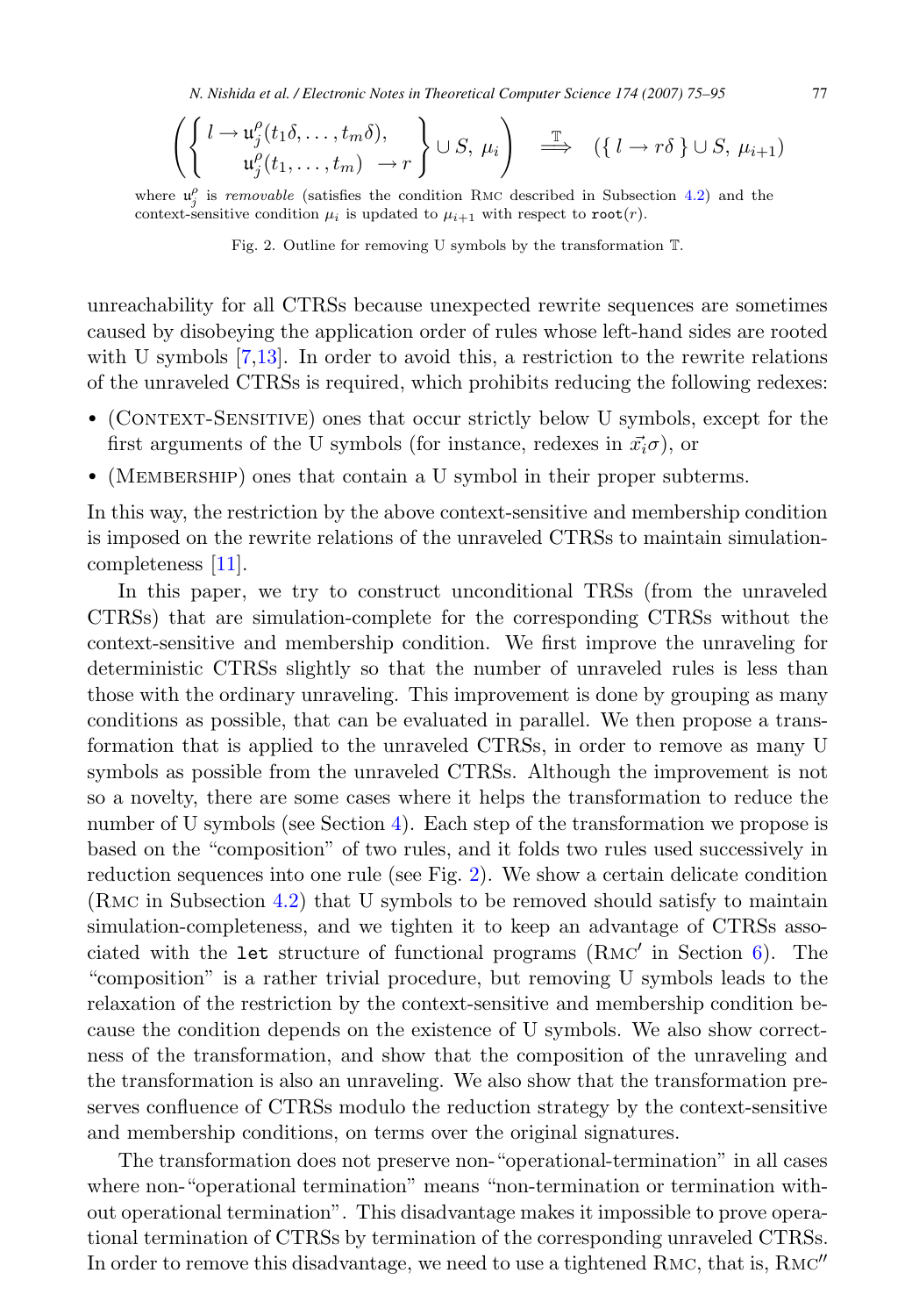in Section [7.](#page-17-0)

Unfortunately, not all U symbols can be removed, that is, the transformation sometimes fails in removing all U symbols. Nevertheless, we have some advantages even if not all U symbols are removed.

- The context-sensitive conditions are sometimes removed.
- The transformation helps us to simplify conditional rules.

If we succeed in removing all U symbols, there are the following further advantages.

- The context-sensitive and membership conditions disappear.
- Confluence of CTRSs is preserved. Accordingly, in order to prove confluence of the CTRSs, we can use several techniques for proving confluence of TRSs.
- Irreducibility of normal forms of CTRSs is preserved. This leads us to computationally equivalent TRSs with the original CTRSs.

Thus, the transformation we propose is harmless with respect to simulationcompleteness, operational termination and non-"operational-termination" of CTRSs whenever it is based on both  $RMC'$  and  $RMC''$ . The largest advantage of the transformation is that we obtain computationally equivalent TRSs with the original CTRSs if we succeed in removing all U symbols. Even when not all U symbols can be removed, we can obtain simplified CTRSs that are computationally equivalent with the original CTRSs.

The unraveling for deterministic CTRSs is used in the inversion compilers proposed in [\[10,11\]](#page-20-0). The compilers transform constructor TRSs into CTRSs that compute (partial) inverses of functions defined in the TRSs. The compilers then unravel the CTRSs into TRSs whose rules may have extra variables. Since terms representing inverse computation of many-to-one functions may have several normal forms as solutions of the computation, the CTRSs that are intermediate results of the compilers are not always confluent. For this reason, this paper does not assume confluence for CTRSs. The transformation in this paper is sometimes useful for simplifying TRSs obtained by the compilers. We will show an example at the end of this paper.

As another approach to simulation-completeness, it was shown that the unraveling for normal CTRSs is simulation-complete for all left-linear normal CTRSs [\[7\]](#page-20-0). It was also shown that the unraveling for deterministic CTRSs is simulation-complete for CTRSs if the unraveled CTRSs are either left-linear or both right-linear and non-erasing [\[9\]](#page-20-0). The approach in [\[9\]](#page-20-0) is not applicable to all deterministic CTRSs while that in  $[11]$  is so.

This paper is organized as follows. In Section [2,](#page-4-0) we give notations of term rewriting. In Section [3,](#page-5-0) we introduce a variant of Ohlebusch's unraveling on which our approach is based, and we give a notion of simulation-completeness and contextsensitive and membership conditions to preserve simulation-completeness. We also improve slightly the unraveling. In Section [4,](#page-9-0) we propose a transformation that removes extra function symbols introduced due to the improved unraveling from the unraveled CTRSs. In Section [5,](#page-14-0) we discuss confluence of CTRSs and the unraveled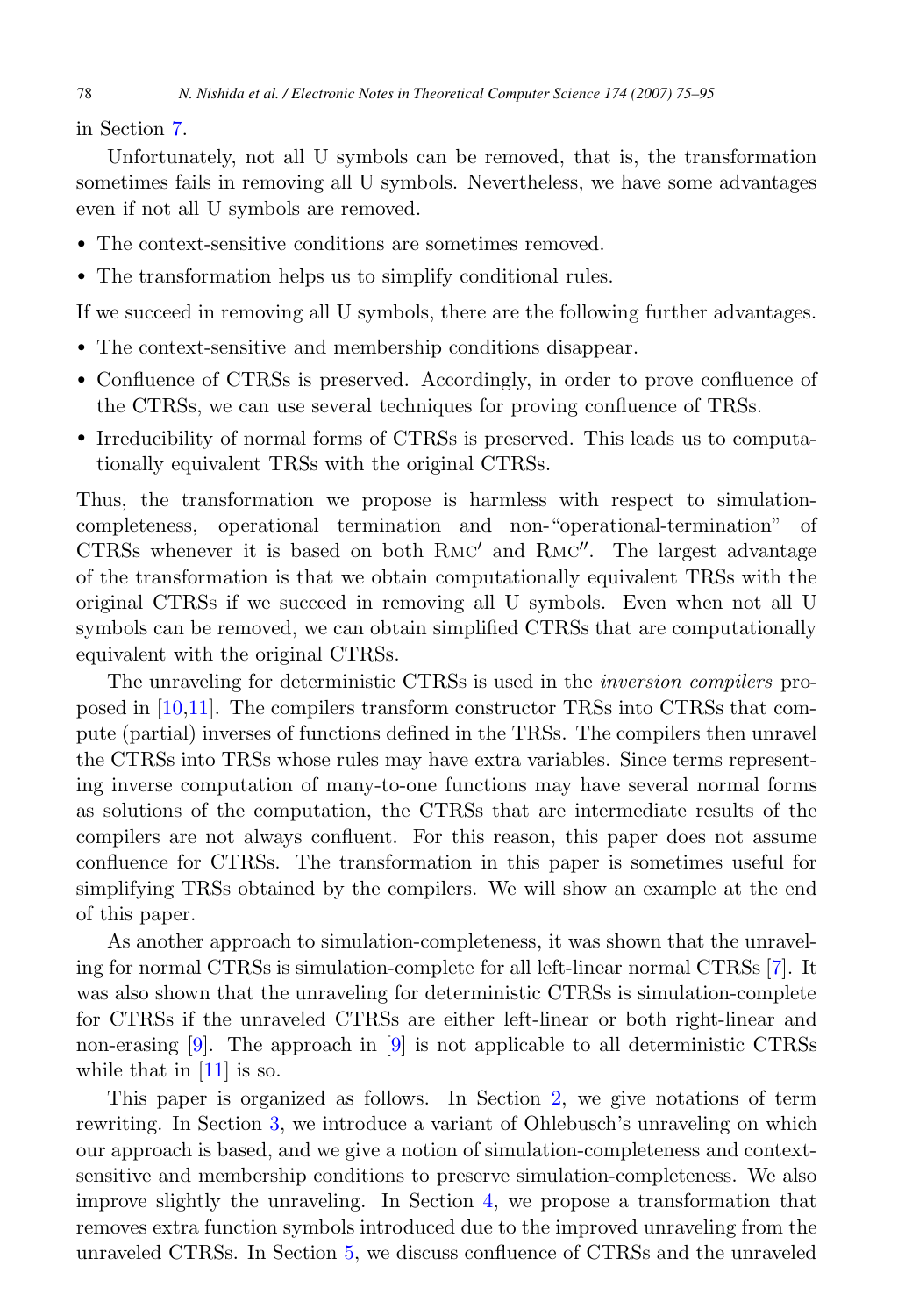<span id="page-4-0"></span>CTRSs. In Section  $6$ , we tighten the condition for removing the extra function symbols. In Section [7,](#page-17-0) we offer some concluding remarks and related works.

### **2 Preliminaries**

This paper follows the basic notions of term rewriting  $[2,13]$ . In this section, we outline the basic notations.

Through this paper, we use  $\mathcal V$  as a countably infinite set of *variables*. The set of all terms over a signature F and V is denoted by  $T(\mathcal{F}, \mathcal{V})$ . The set of all variables appearing in either of terms  $t_1, \ldots, t_n$  is represented by  $Var(t_1, \ldots, t_n)$ . The *identity* of terms s and t is denoted by  $s \equiv t$ . For a term t and a position p of t, the notation  $t|_p$  represents the subterm of t at p. The function symbol at the root position  $\varepsilon$  of t is denoted by root(t). The notation  $C[t_1,\ldots,t_n]_{p_1,\ldots,p_n}$  represents the term obtained by replacing  $\Box$  at position  $p_i$  of an *n*-hole *context* C with term  $t_i$  for  $1 \leq i \leq n$ . The domain and range of a substitution  $\sigma$  are denoted by  $\mathcal{D}om(\sigma)$  and  $\mathcal{R}an(\sigma)$ , respectively. The application  $\sigma(t)$  of  $\sigma$  to t is abbreviated to t $\sigma$ . The *composition*  $\sigma\theta$  of substitutions  $\sigma$  and  $\theta$  is defined as  $\sigma\theta(x) = \theta(\sigma(x)).$ 

An (oriented) conditional rewrite rule over a signature  $\mathcal F$  is a triple  $(l, r, c)$ , denoted by  $l \to r \Leftrightarrow c$ , such that the *left-hand side l* is a non-variable term in  $T(F, V)$ , the right-hand side r is a term in  $T(F, V)$ , and the conditional part c is in form of  $s_1 \to t_1 \land \cdots \land s_n \to t_n$   $(n \geq 0)$  of terms  $s_i$  and  $t_i$  in  $\mathcal{T}(\mathcal{F}, \mathcal{V})$ . In particular, the conditional rewrite rule  $l \to r \Leftrightarrow c$  is said to be an *(unconditional) rewrite rule* if  $n = 0$ , and we may abbreviate it to  $l \to r$ . We say that a binary relation  $\to$  and a substitution  $\sigma$  satisfy the conditional part c, written by  $c(\sigma, \rightharpoonup)$ , if  $s_i\sigma \rightharpoonup t_i\sigma$  for 1  $\leq i \leq n$ . We denote  $l \to r \Leftarrow c$  with a unique label  $\rho$  by  $\rho: l \to r \Leftarrow c$ . To simplify notations, we may write labels instead of the corresponding rules. For a conditional rewrite rule  $\rho: l \to r \Leftrightarrow c$ , variables occurring not in l but in either r or c are called extra variables of  $\rho$ . The set of all extra variables of  $\rho$  is denoted by  $\mathcal{E}Var(\rho)$ .

Let R be a finite set of conditional rewrite rules over a signature  $\mathcal{F}$ . The *n*-level rewrite relation  $\overrightarrow{n}$  of R is defined inductively as follows:  $\overrightarrow{0}$  R =  $\emptyset$ , and  $\overrightarrow{n+1}$  $= \{ (C[l\sigma]_p, C[r\sigma]_p) \mid \rho : l \rightarrow r \Leftarrow c \in R, c(\sigma, \frac{*}{n}R) \}.$  The rewrite relation  $\rightarrow_R$ of R is defined as  $\rightarrow_R = \bigcup_{n\geq 0} \frac{1}{n} R$ . To specify the position p and the rule  $\rho$ , we write  $s \rightarrow_R^p t$  or  $s \rightarrow_R^{[p,\rho]} t$ . An (oriented) conditional rewriting system (CTRS, for short) over a signature F is an abstract reduction system  $(\mathcal{T}(\mathcal{F}, \mathcal{V}), \rightarrow_R)$  of  $\mathcal{T}(\mathcal{F}, \mathcal{V})$  and the rewrite relation of a finite set R of conditional rewrite rules over F. We use the set R of rules to denote the CTRS  $(\mathcal{T}(\mathcal{F}, \mathcal{V}), \rightarrow_R)$ . A CTRS is called a term rewriting system with extra variables  $(EV-TRS, for short)$  if it contains only unconditional rewrite rules. Note that rewrite sequences of EV-TRSs can be simulated by narrowing if each extra variable is substituted with a normal form in the rewrite sequences  $[8]$ . Specifically, it is a term rewriting system (TRS, for short) if  $Var(l)$  ⊇  $Var(r)$  for every rule  $l \rightarrow r$  in it.

A CTRS R is called a 1-CTRS if every rule in R has no extra variable, a 2-CTRS if every rule in R has no extra variable in its right-hand side, a  $3$ -CTRS if for every rule in  $R$  all extra variables of the rule appear in the conditional part,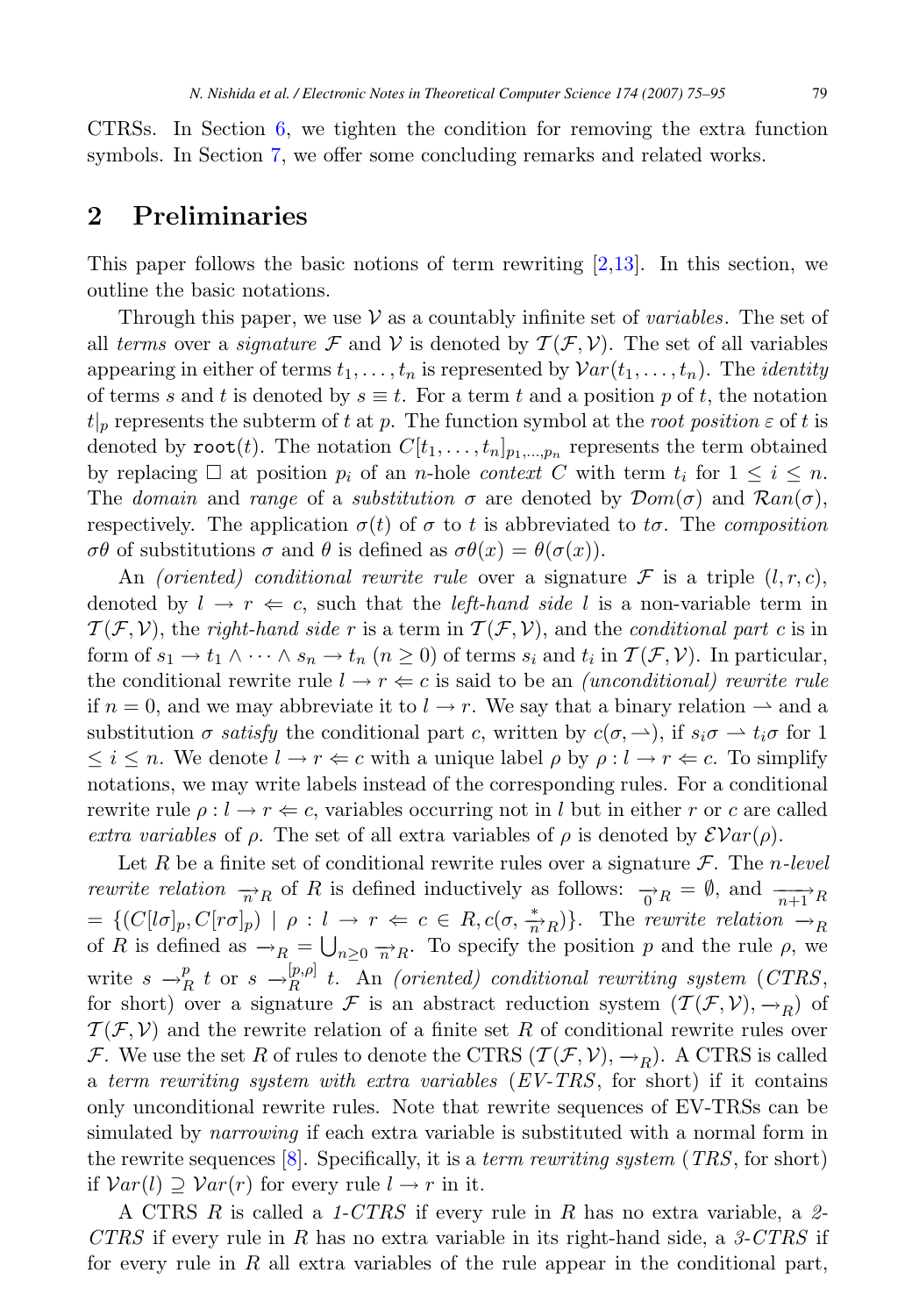<span id="page-5-0"></span>and a 4-CTRS if no restriction is imposed. A conditional rewrite rule  $\rho: l \to r \Leftarrow$  $s_1 \to t_1 \cdots s_k \to t_k$  is called *deterministic* if  $Var(s_i) \subseteq Var(l, t_1, \ldots, t_{i-1})$  for  $1 \leq i$  $\leq k$ . A CTRS is called *normal* if every of its rules  $l \to r \Leftarrow s_1 \to t_1 \land \cdots \land s_k \to t_k$ satisfies that  $t_1,\ldots,t_k$  are ground normal forms of  $R_u = \{l \rightarrow r \mid l \rightarrow r \Leftarrow c \in R\}.$ 

We use the notion of *context-sensitive reduction* in [\[5\]](#page-20-0). Let  $\mathcal F$  be a signature. A context-sensitive condition (replacement mapping)  $\mu$  is a mapping from  $\mathcal F$  to a set of natural numbers such that  $\mu(f) \subseteq \{1,\ldots,n\}$  for *n*-ary symbols f in F. When  $\mu(f)$  is not defined explicitly, we assume that  $\mu(f) = \{1, \ldots, n\}$ . The set  $\mathcal{O}_{\mu}(t)$ of replacing (active) positions of a term t is defined inductively as follows:  $\mathcal{O}_{\mu}(x)$  $=\emptyset$  if  $x \in V$ , and  $\mathcal{O}_{\mu}(f(t_1,\ldots,t_n)) = \{ip \mid f \in \mathcal{F}, i \in \mu(f), p \in \mathcal{O}_{\mu}(t_i)\}.$  The context-sensitive reduction of an EV-TRS R with  $\mu$  is defined as  $\rightarrow_{(R,\mu)}$  = {(s,t) |  $s \to_R^p t, p \in \mathcal{O}_\mu(s)$ . An abstract reduction system  $(\mathcal{T}(\mathcal{F}, \mathcal{V}), \to_{(R,\mu)})$ , denoted by  $(R, \mu)$ , is called a *context-sensitive reduction system* (CS-TRS).

In this paper we use a simple variant of membership-conditional systems [\[16\]](#page-20-0). For an EV-TRS R, the membership-conditional reduction of  $\rightarrow_R$  by a membership condition  $\in T$  (where  $T \subseteq T(\mathcal{F}, V)$ ) is defined as  $\overrightarrow{C_T}_R = \{ (C[l\sigma]_p, C[r\sigma]_p) \mid l \to$  $r \in R$ ,  $\mathcal{R}an(\sigma) \subseteq T$ . The membership-conditional reduction for  $\rightarrow_{(R,\mu)}$  is defined similarly as  $\longrightarrow_{\in T} (R,\mu)$ .

### **3 Unravelings for Deterministic CTRSs**

In this section, we first introduce a variant  $\mathbb{U}_O$  of Ohlebusch's unraveling [\[12\]](#page-20-0) for deterministic CTRSs and give a notion of simulation-completeness [\[9,10,11\]](#page-20-0). Then, we give *context-sensitive and membership conditions* [\[11\]](#page-20-0) to preserve simulationcompleteness. Finally, we slightly improve the unraveling  $\mathbb{U}_O$ . This improvement is based on the unraveling  $\mathbb{U}_N$  for normal CTRSs [\[7\]](#page-20-0) and effective in reducing the number of the unraveled rules by the transformation we will show in Section [4](#page-9-0) (see an example at the end of Subsection [4.3\)](#page-11-0).

#### 3.1 A Variant of Ohlebusch's Unraveling and Simulation-Completeness

We first define a variant of Ohlebusch's unraveling [\[12\]](#page-20-0), which is proposed in [\[4,9,10,11\]](#page-20-0). Here, given a finite set T of terms, we denote by  $\overrightarrow{T}$  the sequence of the elements in T (in some fixed order), and we denote  $\bigcup_{t\in T} \mathcal{V}ar(t)$  by  $\mathcal{V}ar(T)$ .

**Definition 3.1** Let R be a deterministic CTRS over a signature  $\mathcal{F}$ . For every conditional rewrite rule  $\rho: l \to r \Leftrightarrow s_1 \to t_1 \wedge \cdots \wedge s_k \to$ , let  $|\rho|$  denote the number of conditions in  $\rho$  (that is,  $|\rho| = k$ ), and we need k "fresh" function symbols  $\mathfrak{u}_1^{\rho}, \ldots, \mathfrak{u}_k^{\rho}$ , called U symbols, in the transformation. Here, the word "fresh" means that  $\mathfrak{u}_i^{\rho} \notin \mathcal{F}$  for  $1 \leq i \leq k$ . We transform  $\rho$  into a set  $\mathbb{U}_O(\rho)$  of  $k+1$  unconditional rewrite rules as follows:

$$
\mathbb{U}_O(\rho) = \{ l \to \mathfrak{u}_1^{\rho}(s_1, \overline{X}_1), \, \mathfrak{u}_1^{\rho}(t_1, \overline{X}_1) \to \mathfrak{u}_2^{\rho}(s_2, \overline{X}_2), \, \cdots, \, \mathfrak{u}_k^{\rho}(t_k, \overline{X}_k) \to r \}.
$$
\nwhere  $X_i = \mathcal{V}ar(l, t_1, \ldots, t_{i-1}) \cap \mathcal{V}ar(t_i, s_{i+1}, t_{i+1}, \ldots, s_k, t_k, r)^5$  for  $1 \leq i \leq k$ .

 $5\ X_i$  is the set of variables that appear in either l,  $t_1,\ldots$ , or  $t_{i-1}$  and also in either  $t_i, s_{i+1}, t_{i+1},\ldots,s_k, t_k$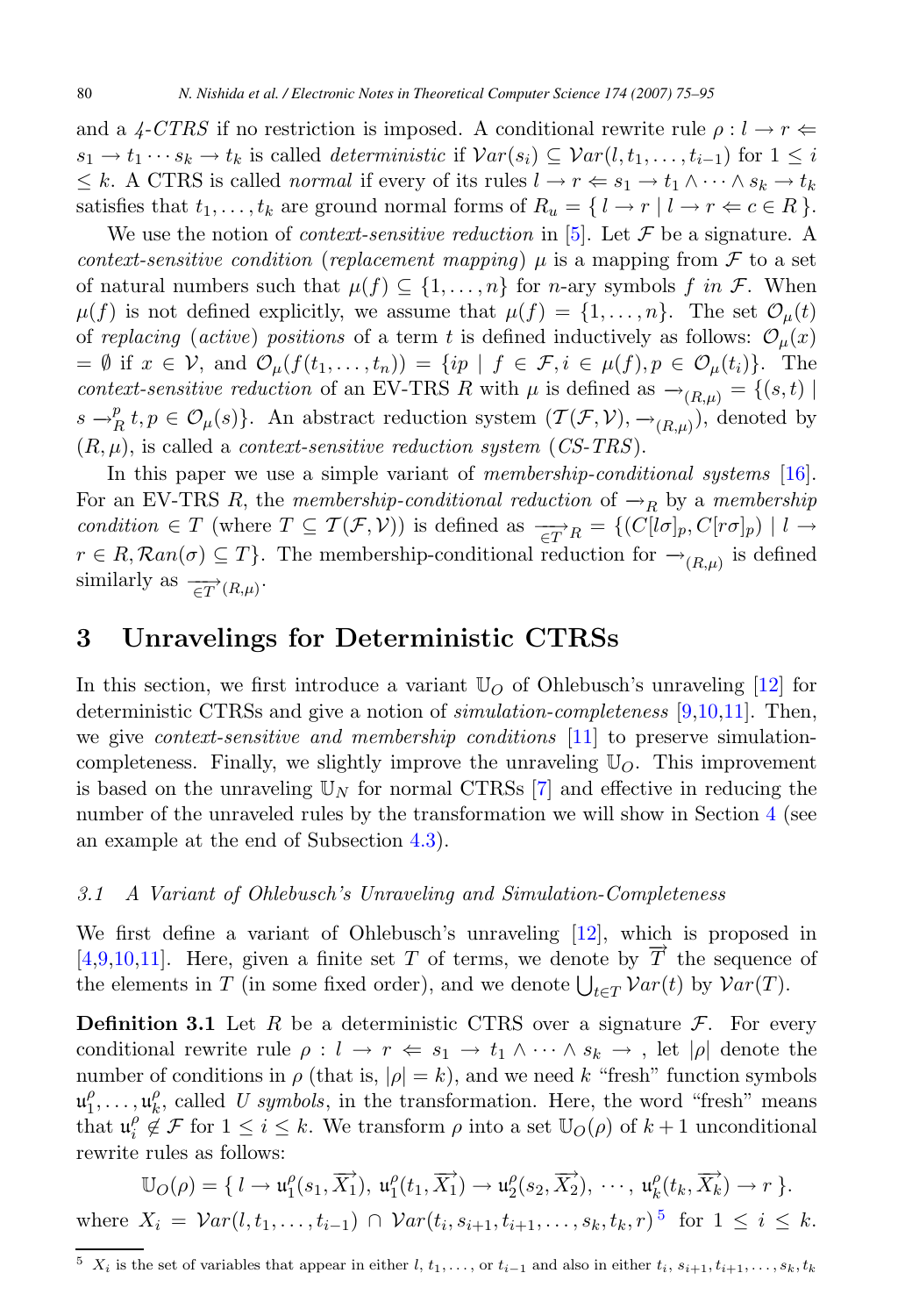<span id="page-6-0"></span>The system  $\mathbb{U}_O(R) = \bigcup_{\rho \in R} \mathbb{U}_O(\rho)$  is an unconditional EV-TRS over the extended signature  $\mathcal{F}_{\mathbb{U}_O(R)} = \mathcal{F} \cup \{\mathfrak{u}_i^{\rho} \mid \rho \in R, 1 \leq i \leq |\rho|\}.$ 

Note that  $\mathbb{U}_O(R)$  is a TRS if R is a 3-CTRS. The revised point from the original definition is  $X_i$ .

Next, we give the notion of *simulation-completeness* that is based on completeness of ultra-properties proposed in [\[7\]](#page-20-0).

**Definition 3.2** Let U be a transformation from CTRSs to TRSs, and R be a CTRS over a signature  $\mathcal{F}$ .

- U is said to be R-reachability-preserving  $(\stackrel{*}{\rightharpoonup}_R$ -preserving, for short) for R if U preserves reachability of R, that is, for all terms s and  $t \in \mathcal{T}(\mathcal{F}, \mathcal{V})$ , s  $\stackrel{*}{\rightarrow}_R t$ implies  $s \stackrel{*}{\rightarrow}_{U(R)} t$ .
- U is simulation-sound for R if U preserves unreachability of R, that is, for all  $s$ and  $t \in \mathcal{T}(\mathcal{F}, \mathcal{V}), s \stackrel{*}{\rightarrow}_R t \text{ if } s \stackrel{*}{\rightarrow}_{U(R)} t.$
- U is simulation-complete <sup>6</sup> for R if U is  $\stackrel{*}{\longrightarrow}_R$ -preserving and simulation-sound for R, that is, for all s and  $t \in \mathcal{T}(\mathcal{F}, \mathcal{V}), s \stackrel{*}{\to_R} t$  if and only if  $s \stackrel{*}{\to}_{U(R)} t$ .

We similarly define these properties for the unraveled system  $U(R)$ .

All proposed unravelings are  $\stackrel{*}{\rightarrow}_R$ -preserving for every target CTRS because ∗<br>\* preserving is a preservative specifical that transformations are "unraveling"s. On  $\stackrel{*}{\rightarrow}_R$ -preserving is a necessary condition that transformations are "unraveling"s. On the other hand, in general, they are not simulation-sound for all target CTRSs, and hence not simulation-complete. The cause is that the unraveled CTRSs are over approximations of the original CTRSs. In [\[7\]](#page-20-0), we can find a counterexample against simulation-completeness of  $\mathbb{U}_N$ ,  $\mathbb{U}_O$  and Ohlebusch's unraveling.

A restriction to the rewrite relations of the unraveled CTRSs for avoiding this difficulty on non-"simulation-completeness" of  $\mathbb{U}_Q$  was shown in [\[11\]](#page-20-0), which is done by the following context-sensitive and membership condition:

- the context-sensitive condition  $\mu$  for  $\rho$  in Definition [3.1](#page-5-0) such that  $\mu(\mathfrak{u}_i^{\rho}) = \{1\}$  for every  $\mathfrak{u}_i^{\rho}$ , and
- the membership condition " $\in \mathcal{T}(\mathcal{F}, \mathcal{V})$ ".

Let the context-sensitive condition  $\mu_R$  for R be defined as  $\mu_R(\mathfrak{u}_i^{\rho}) = \mu_{\rho}(\mathfrak{u}_i^{\rho})$ . Then, we denote the CS-TRS  $(\mathbb{U}_{\mathcal{O}}(R), \mu_R)$  by  $\mathbb{U}_{\mathcal{O}_{\mu}}(R)$ . We consider  $\mathbb{U}_{\mathcal{O}_{\mu}}$  as an unraveling from CTRSs to CS-TRSs.

**Theorem 3.3 ([\[11\]](#page-20-0))** For every deterministic CTRS R over a signature  $\mathcal{F}$ ,  $\mathbb{U}_{O\mu}$  is simulation-complete (with respect to the membership-condition " $\in \mathcal{T}(\mathcal{F}, \mathcal{V})$ "), that is, for all s and  $t \in \mathcal{T}(\mathcal{F}, \mathcal{V}), s \stackrel{*}{\to}_R t$  if and only if  $s \xrightarrow[\in \mathcal{T}(\mathcal{F}, \mathcal{V})]{} \mathbb{U}_{O\mu}(R)$  t.

or r. In the original definition by Ohlebusch,  $\overline{X}_i^*$  is the variable sequence  $\sqrt[n]{ar(l)}$ ,  $\overline{Var(t_1)}, \ldots, \overline{Var(t_{i-1})}$ ", and there are a redundancy for computation of terms because all variables are remaining in the argument of  $\mathfrak{u}_j^{\rho}$  even if some of them are not used in the computation of  $s_{i+1},\ldots,s_k,r$ .

 $6$  The definition of "simulation-completeness" in  $[9,10,11]$  is different from that in this paper, and it does not coincide with "completeness" of ultra-properties. More precisely, "simulation-completeness" in [\[9,10,11\]](#page-20-0) corresponds to simulation-soundness in this paper. However, discussions on simulation-completeness in those papers are essentially equivalent because  $\stackrel{*}{\to}_R$ -preserving holds for all CTRSs.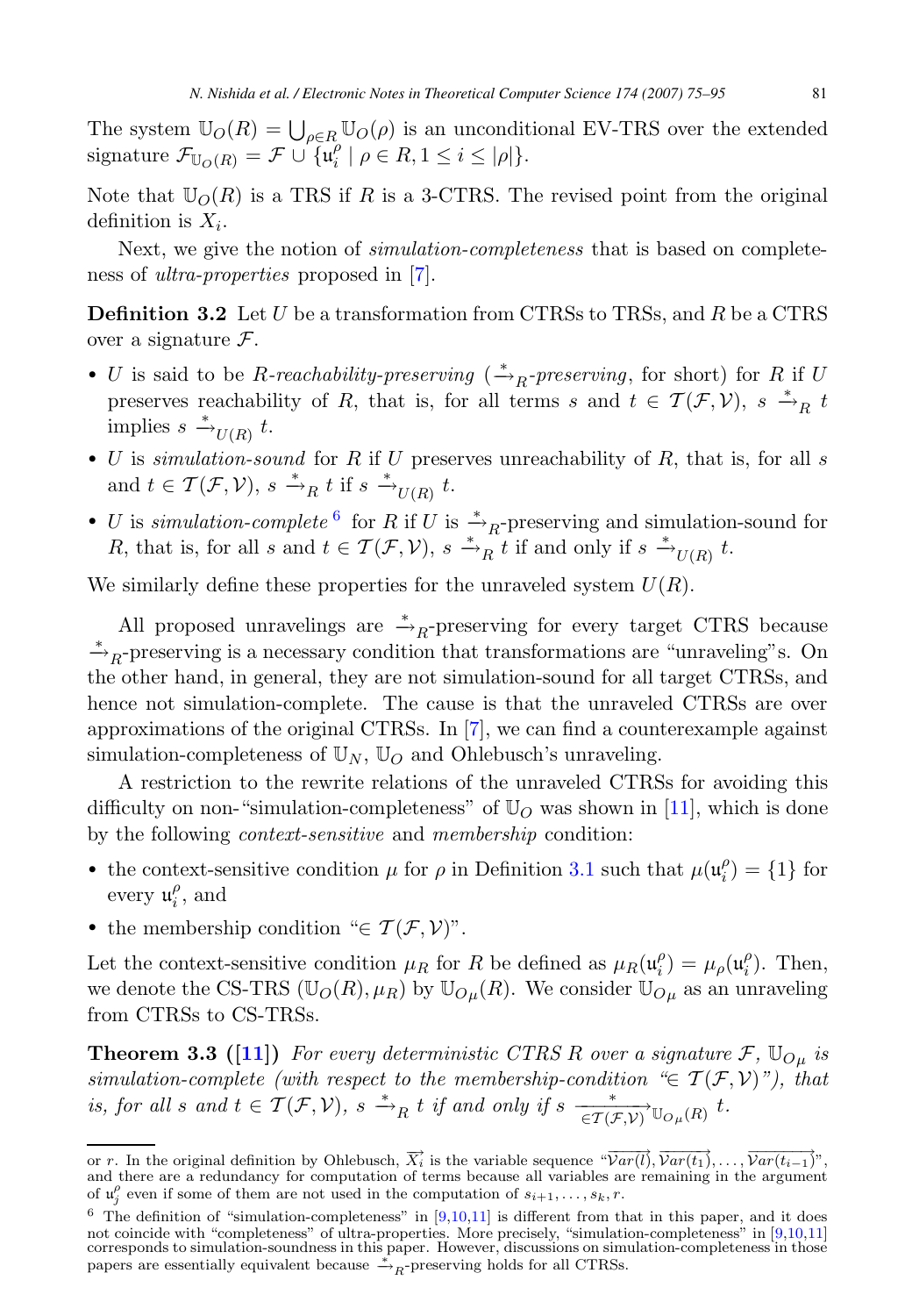<span id="page-7-0"></span>In the rest of this paper, we assume that the membership condition " $\in \mathcal{T}(\mathcal{F}, \mathcal{V})$ " is imposed on reductions.

#### 3.2 Improvement of the Unraveling

There is room for improving the unraveling  $\mathbb{U}_O$ . We first explain the intuitive idea of our improvement. The unraveling  $\mathbb{U}_O$  decomposes each conditional rewrite rule  $\rho$ having k conditions into  $k+1$  unconditional rewrite rules that are used to evaluate the conditions in left-to-right order, introducing U symbols (see Definition [3.1\)](#page-5-0). For example, the conditional rewrite rule

$$
\rho_1: \mathsf{f}(x, y) \to z \Leftarrow \mathsf{g}(x) \to w \land \mathsf{g}(y) \to z \land \mathsf{h}(w, x) \to z
$$

is unraveled into the following four unconditional rewrite rules, introducing U symbols  $\mathfrak{u}_1$ ,  $\mathfrak{u}_2$  and  $\mathfrak{u}_3$ :

$$
\mathbb{U}_{O}(\rho_{1}) = \begin{cases} f(x,y) \to \mathfrak{u}_{1}(g(x),x,y), & \mathfrak{u}_{1}(w,x,y) \to \mathfrak{u}_{2}(g(y),w,x), \\ \mathfrak{u}_{2}(z,w,x) \to \mathfrak{u}_{3}(\mathsf{h}(w,x),z), & \mathfrak{u}_{3}(z,z) \to z. \end{cases}
$$

The application order of these rules in reduction sequences corresponds exactly to the order of evaluating the conditions. However, the order between  $\mathfrak{u}_1$  and  $\mathfrak{u}_2$  is not necessary because the first and second conditions  $g(x) \to w$  and  $g(y) \to z$  can be evaluated in parallel. The reason is that all the variables  $x, y$  used in the evaluation already appear in the left-hand side  $f(x, y)$  of the conditional rule  $\rho_1$ . From this fact, we can combine  $\mathfrak{u}_1$  and  $\mathfrak{u}_2$  into one symbol  $\mathfrak{u}'_1$  as follows:

$$
\mathsf{f}(x,y) \to \mathsf{u}'_1(\mathsf{g}(x),\mathsf{g}(y),x) \quad \text{and} \quad \mathsf{u}'_1(w,z,x) \to \mathsf{u}_3(\mathsf{h}(w,x),z).
$$

Thus, in order to allow simultaneous evaluation of conditions that can be evaluated in parallel, we improve the ordinary unraveling  $\mathbb{U}_O$  so that some conditional rules are decomposed to less unconditional rules. This idea comes from the unraveling  $\mathbb{U}_N$  for normal CTRSs [\[7\]](#page-20-0). As shown in the proof of Theorem [3.7](#page-9-0) later, this improvement is not so a novelty. However, it is sometimes effective for reducing the number of the unraveled rules by the transformation we will show in Section [4](#page-9-0) (see an example at the end of Subsection [4.3\)](#page-11-0).

The idea of the above improvement is formalized as follows.

**Definition 3.4** Let R be a deterministic CTRS over a signature  $\mathcal{F}$ . We consider a conditional rewrite rule

$$
\rho: l \to r \Leftarrow \left(\bigwedge_{j=1}^{m_1} s_{1,j} \to t_{1,j}\right) \land \cdots \land \left(\bigwedge_{j=1}^{m_k} s_{k,j} \to t_{k,j}\right)
$$

in R such that  $Var(s_{i,j}) \subseteq Var({i} \cup T_1 \cup \cdots \cup T_{i-1})$  for all i and j, where  $T_i$  $= \{t_{i,1},\ldots,t_{i,m_i}\}.$  Note that every deterministic conditional rewrite rule can be expressed like this. For every conditional rewrite rule  $\rho$  in the above form, let  $|\rho|$ denote the number of groups of conditions in  $\rho$  (that is,  $|\rho| = k$ ), we need k U symbols  $\mathfrak{u}_1^{\rho}, \ldots, \mathfrak{u}_k^{\rho}$ . We transform  $\rho$  into a set  $\mathbb{U}(\rho)$  of  $k+1$  unconditional rewrite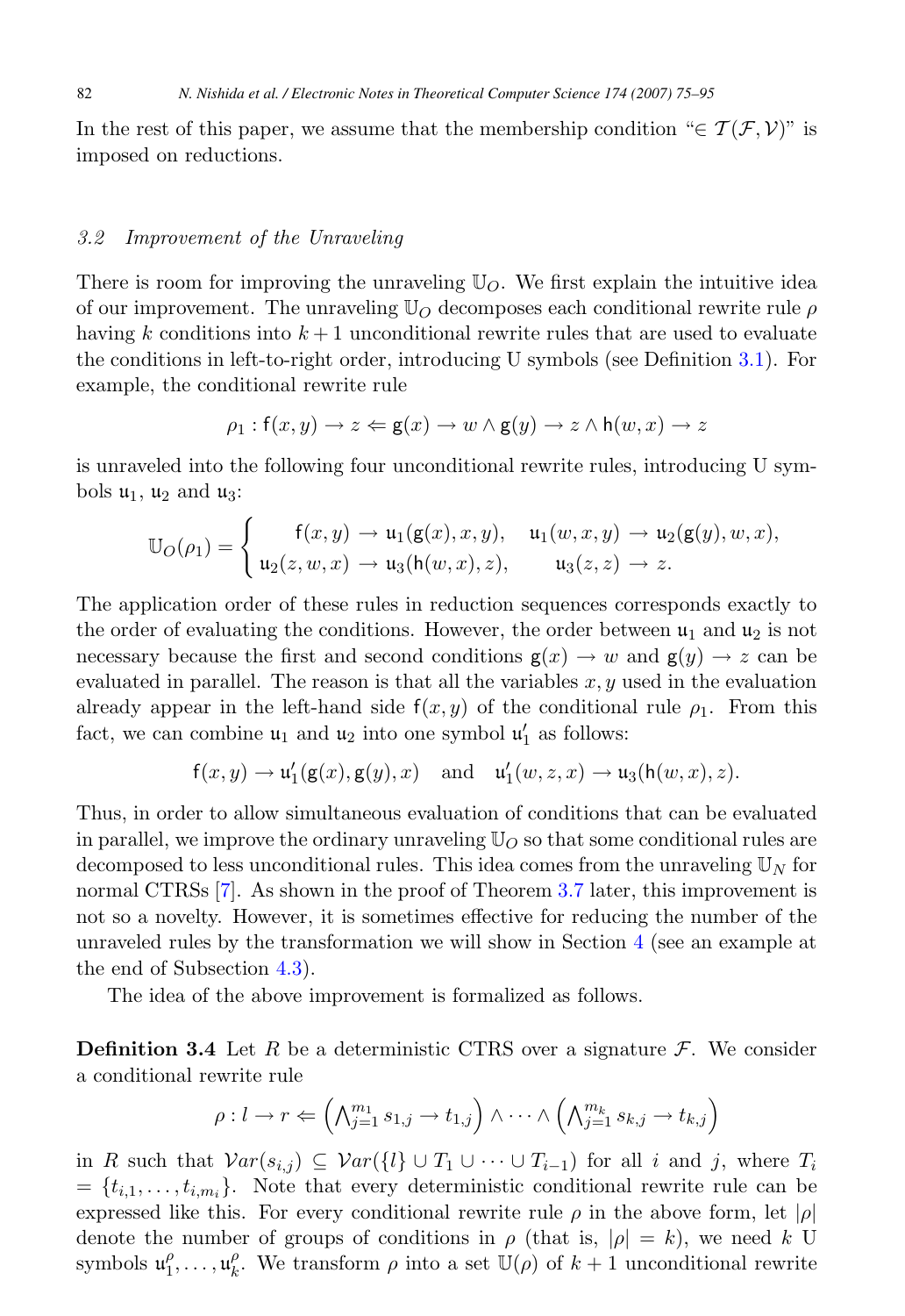<span id="page-8-0"></span>rules as follows:

$$
\mathbb{U}(\rho) = \begin{cases} l \to \mathfrak{u}_1^{\rho}(s_{1,1},\ldots,s_{1,m_1},\overrightarrow{X_1}), \\ \mathfrak{u}_1^{\rho}(t_{1,1},\ldots,t_{1,m_1},\overrightarrow{X_1}) \to \mathfrak{u}_2^{\rho}(s_{2,1},\ldots,s_{2,m_2},\overrightarrow{X_2}), \\ \vdots \\ \mathfrak{u}_k^{\rho}(t_{k,1},\ldots,t_{k,m_k},\overrightarrow{X_k}) \to r \end{cases}
$$

where  $S_i = \{s_{i,1}, \ldots, s_{i,m_i}\}\$  and

 $X_i = Var({i} \cup T_1 \cup \cdots \cup T_{i-1}) \cap Var(T_i \cup S_{i+1} \cup T_{i+1} \cup \cdots \cup S_k \cup T_k \cup {r})$ 

for  $1 \leq i \leq k$ . The set  $\mathbb{U}(R) = \bigcup_{\rho \in R} \mathbb{U}(\rho)$  is an EV-TRS over the extended signature  $\mathcal{F}_{\mathbb{U}(R)} = \mathcal{F} \cup \{ \mathfrak{u}_i^{\rho} \mid \rho \in R, 1 \leq i \leq |\rho| \}.$ 

The set  $X_i$  in the above definition plays the role of delivering values to the later conditions; these values are obtained via variables in either  $l, T_1, \cdots$  or  $T_{i-1}$ , and used in either  $r, S_{i+1}, \ldots, S_k$  or  $T_i, \ldots, T_k$ .

In Definition [3.4,](#page-7-0) one can freely divide a conditional part into groups of conditions that satisfy the variable-occurrence condition. The set  $\mathbb{U}(\rho)$  is equal to  $\mathbb{U}_O(\rho)$ upto some renaming of U symbols if  $m_i = 1$  for every i, and it is equal to  $\mathbb{U}_N(\rho)$ upto the renaming if  $k = 1$ . Thus,  $\mathbb{U}_O$  and  $\mathbb{U}_N$  are special cases of U. For the purpose of reducing the number of unconditional rules, this paper assumes that  $\rho$ in Definition [3.4](#page-7-0) satisfies

$$
Var(s_{i,j}) \not\subseteq Var(l) \cup Var(T_1 \cup \dots \cup T_{i-2}) \text{ for } 1 < i \leq k \text{ and } 1 \leq j \leq m_i.
$$

Under this assumption,  $\mathbb{U}(\rho)$  is determined uniquely.

**Example 3.5** The conditional rule  $\rho_1$  is unraveled by U into

$$
\mathbb{U}(\rho_1) = \begin{cases} f(x,y) \to \mathfrak{u}_{1,2}(\mathsf{g}(x),\mathsf{g}(y),x), & \mathfrak{u}_{1,2}(w,z,x) \to \mathfrak{u}_3(\mathsf{h}(w,x),z), \\ \mathfrak{u}_3(z,z) \to z. & \end{cases}
$$

The transformation  $\mathbb U$  produces three rules while  $\mathbb U_{\mathcal{O}}$  does four.

Finally, we show that U preserves simulation-completeness with respect to the context-sensitive membership reduction. Similarly to the case of  $\mathbb{U}_O$ , the contextsensitive condition  $\mu_{\rho}$  for  $\rho$  in Definition [3.4](#page-7-0) becomes as follows:

$$
\mu_{\rho}(\mathfrak{u}_i^{\rho}) = \{1, \ldots, m_i\} \text{ for every } \mathfrak{u}_i^{\rho}.
$$

Let the context-sensitive condition  $\mu_R$  for R be defined as  $\mu_R(\mathfrak{u}_i^{\rho}) = \mu_{\rho}(\mathfrak{u}_i^{\rho})$ . Then, we denote the CS-TRSs  $(\mathbb{U}(\rho), \mu_{\rho})$  and  $(\mathbb{U}(R), \mu_R)$  and by  $\mathbb{U}_{\mu}(\rho)$  and  $\mathbb{U}_{\mu}(R)$ , respectively. Similarly to  $\mathbb{U}_{\mathcal{O}_\mu}$ , we can consider  $\mathbb{U}_\mu$  as an unraveling from CTRSs to CS-TRSs.

**Example 3.6** For  $\mathbb{U}(\rho_1)$  in Example 3.5, the context-sensitive condition  $\mu_{\rho_1}$  is specified as  $\mu_{\rho_1}(\mathfrak{u}_{1,2}) = \{1,2\}$  and  $\mu_{\rho_1}(\mathfrak{u}_3) = \{1\}$ , and  $\mathbb{U}_{\mu}(\rho_1) = (\mathbb{U}(\rho_1), \mu_{\rho_1})$ .

Similarly to other unravelings, U is not simulation-complete for all CTRSs while U is  $\stackrel{*}{\rightarrow}_R$ -preserving (the example in [\[7\]](#page-20-0) is also a counterexample against simulationcompleteness of U). However,  $\mathbb{U}_{\mu}$  is always simulation-complete for R with respect to  $\overrightarrow{c_{\mathcal{I}}(\mathcal{F},\mathcal{V})} \mathbb{U}_{\mu}(R)$ .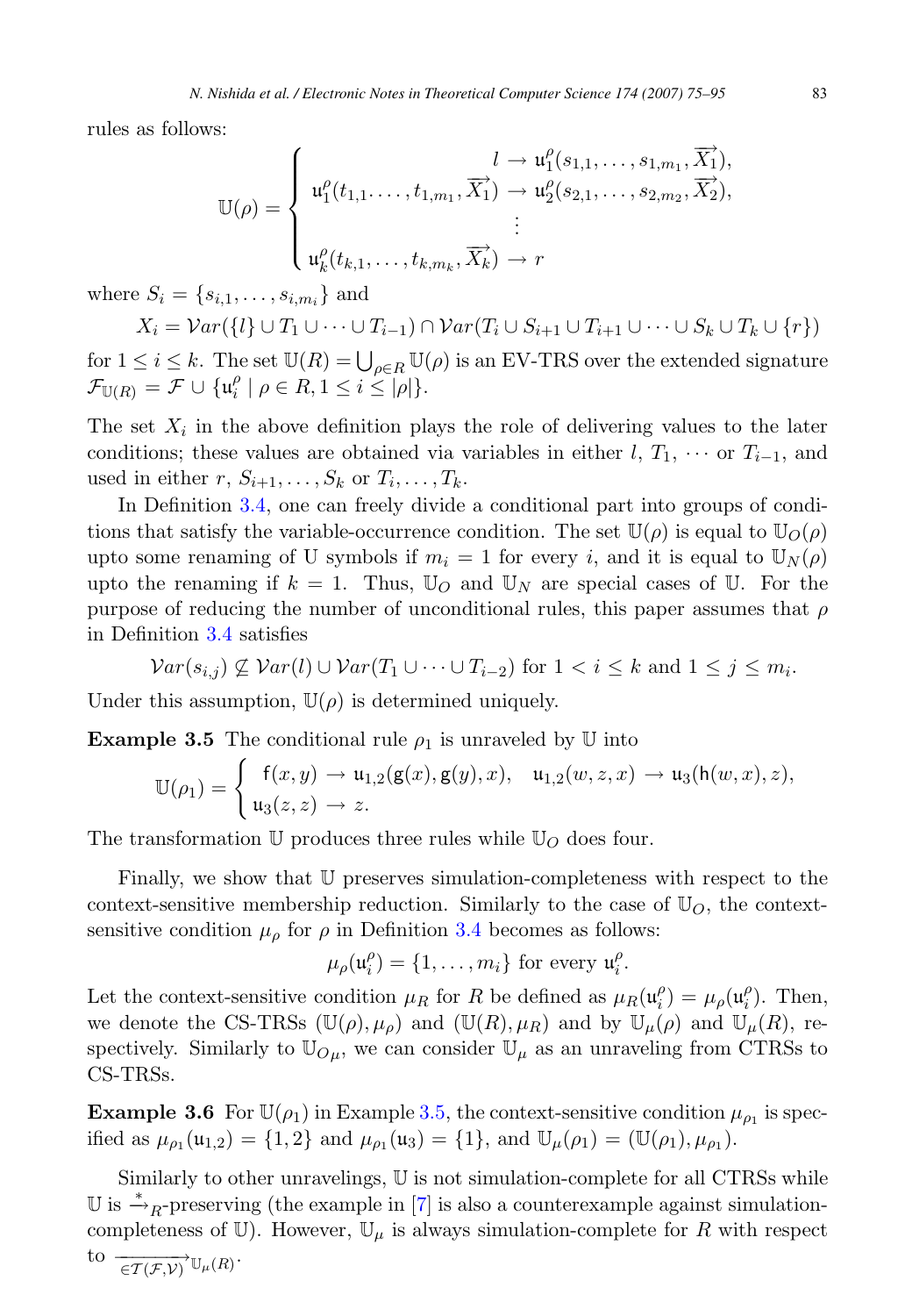<span id="page-9-0"></span>**Theorem 3.7** Theorem [3.3](#page-6-0) also holds for  $\mathbb{U}_u$ .

**Proof.** We construct the following rule from  $\rho$  in Definition [3.4:](#page-7-0)

$$
\rho': l \to r \Leftarrow \bigwedge_{i=1}^k \operatorname{\mathsf{tp}}_{m_i}(s_{i,1},\ldots,s_{i,m_i}) \to \operatorname{\mathsf{tp}}_{m_i}(t_{i,1},\ldots,t_{i,m_i})
$$

where  $tp_i$  is a fresh constructor not in  $\mathcal F$  that represents the tuple of j terms  $t_1,\ldots,t_j$ . It is clear that  $\rho'$  is deterministic and satisfies  $\mathbb{U}_O(\rho') = \mathbb{U}(\rho')$  and  $\mu_{\rho}(\mathfrak{u}_{i}^{\rho'}) = \{1\}$ , and hence  $\mathbb{U}_{\mathcal{O}\mu}(\rho') = \mathbb{U}_{\mu}(\rho')$ . Let R' be a CTRS obtained by the above transformation of the rules in R. Then, it is clear that  $\rightarrow_R = \rightarrow_{R'}$  and  $\frac{*}{\in T(\mathcal{F}, \mathcal{V})} \mathbb{U}_{\mu}(R) = \frac{*}{\in T(\mathcal{F}, \mathcal{V})} \mathbb{U}_{\nu}(\mu)$  on terms in  $T(\mathcal{F}, \mathcal{V})$ . It follows from Theorem [3.3](#page-6-0) that  $\stackrel{*}{\rightarrow}_{R'} = \frac{*}{\epsilon \tau(\mathcal{F}, \mathcal{V})} \mathbb{U}_{O_{\mu}(R')}$  on terms in  $\mathcal{T}(\mathcal{F}, \mathcal{V})$ . Therefore, we have  $\stackrel{*}{\rightarrow}_R = \stackrel{*}{\rightarrow}_{R'}$  $=\frac{*}{\epsilon \mathcal{I}(\mathcal{F},\mathcal{V})} \mathbb{U}_{\mathcal{O}_\mu}(R') = \frac{*}{\epsilon \mathcal{I}(\mathcal{F},\mathcal{V})} \mathbb{U}_\mu(R)$  on terms in  $\mathcal{I}(\mathcal{F},\mathcal{V})$ .

The transformation in the above proof is also adequate for reducing the number of U symbols. However, we proposed U in order to avoid introducing another extra symbols (such as  $tp_i$ ), and to simply describe the transformation proposed later.

Theorem [3.3](#page-6-0) and 3.7 say that  $\mathbb{U}_{\mathcal{O}_\mu}$  and  $\mathbb{U}_\mu$  are simulation-complete unravelings from CTRSs to CS-TRSs.

### **4 Transformation to Remove U Symbols**

In this section, maintaining simulation-completeness, we propose a transformation to relax the context-sensitive and membership condition of  $(\mathbb{U}(R), \mu_R)$ . More precisely, the transformation reduces the number of U symbols in  $U(R)$ , updating the context-sensitive condition. This leads to the relaxation of the condition because the condition depends on the existence of U symbols. Simply speaking, each step of the transformation is based on the "composition" of two rules, and it folds two rules having the same U symbol into one rule, that is, the replacement of  $l \to l' \delta$ and  $l' \to r$  with  $l \to r\delta$  where  $\text{root}(l')$  is a U symbol  $\mathfrak{u}_j^{\rho}$  (see Fig. [2](#page-2-0) in Section [1\)](#page-0-0). When all U symbols are removed from  $\mathbb{U}(R)$ , we can obtain an unconditional system that works equally for R without the context-sensitive and membership condition. There are some cases where the context-sensitive condition is not necessary even if U symbols are still remaining.

#### 4.1 Examples of Removing U Symbols

We first give two examples showing our intuitive idea of the transformation process, that is, the "composition" appears to be attractive for removing U symbols.

Simply speaking, the transformation we will propose is based on the following "composition" of two rewrite rules:

COMPOSITION 
$$
\frac{S \cup \{l_1 \rightarrow C[l_2\sigma], l_2 \rightarrow r_2\}}{S \cup \{l_1 \rightarrow C[r_2\sigma], l_2 \rightarrow r_2\}}.
$$

We apply it to two rules that are connected by a U symbol  $\mathfrak{u}_{j}^{\rho}$  (that is,  $C \equiv \Box$ and  $\text{\tt root}(l_2) = \mathfrak{u}_j^{\rho}$  $\text{\tt root}(l_2) = \mathfrak{u}_j^{\rho}$  $\text{\tt root}(l_2) = \mathfrak{u}_j^{\rho}$ , and we remove the rule  $l_2 \to r_2$  (see Fig. 2). The reason for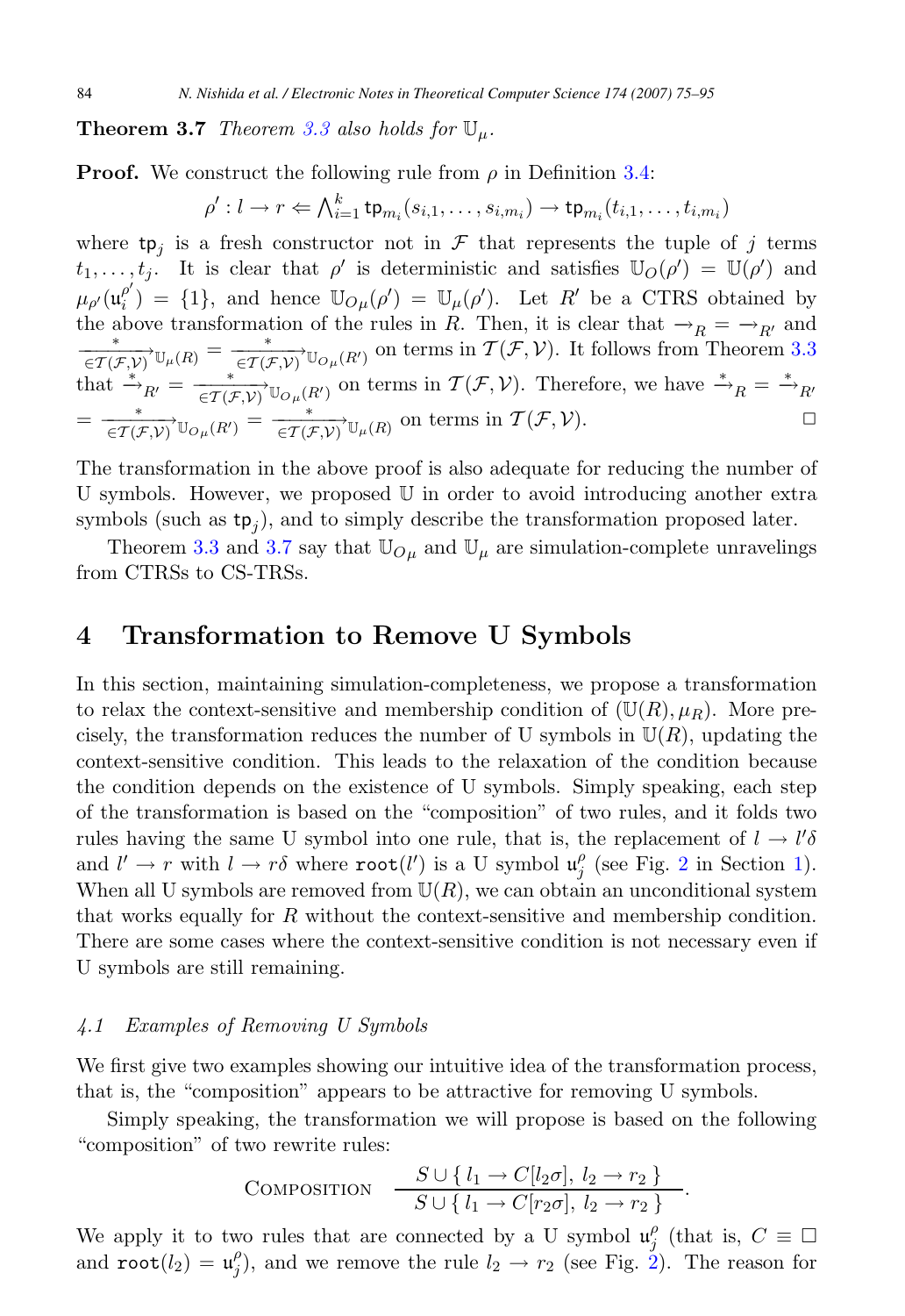<span id="page-10-0"></span>removing  $l_2 \to r_2$  is that  $\mathfrak{u}_j^{\rho}$  does not appear in S or  $l_1 \to C[r_2\sigma]$  (no term over the original signature is reachable to any term containing the U symbol  $\mathfrak{u}_{j}^{\rho}$  and then  $l_2 \rightarrow r_2$  is no longer necessary.

Let us consider a conditional rewrite rule

$$
\rho_2: f(x,y) \to z \Leftarrow g(x) \to w \land f(w,y) \to z.
$$

This is unraveled by  $\mathbb{U}_{\mu}$  to  $(\mathbb{U}(\rho_2), \mu_{\rho_2})$  where

$$
\mathbb{U}(\rho_2) = \{ f(x, y) \to \mathfrak{u}_4(\mathsf{g}(x), y), \quad \mathfrak{u}_4(w, y) \to \mathfrak{u}_5(f(w, y)), \quad \mathfrak{u}_5(z) \to z \}
$$

and  $\mu_{\rho_2}(\mu_4) = \mu_{\rho_2}(\mu_5) = \{1\}$ . The first and second rules are used in order as follows:

$$
f(x,y)\sigma_1 \to \mathfrak{u}_4(\mathsf{g}(x),y)\sigma_1 \stackrel{*}{\to} \mathfrak{u}_4(w,y)\sigma_2 \to \mathfrak{u}_5(f(w,y)\sigma_2) \stackrel{*}{\to} \mathfrak{u}_5(z)\sigma_3 \to z\sigma_3
$$

where  $y\sigma_1 \equiv y\sigma_2$  by the context-sensitive condition. This reduction sequence can be simulated by the rule  $f(x, y) \rightarrow u_5(f(g(x), y))$  as follows:

$$
\cdots \xrightarrow{*} f(x,y)\sigma_1 \to \mathfrak{u}_5(f(g(x),y)\sigma_1) \xrightarrow{*} \mathfrak{u}_5(f(w,y)\sigma_2) \xrightarrow{*} \mathfrak{u}_5(z)\sigma_3 \to z\sigma_3.
$$

From this observation, we can replace the first and second rules  $f(x, y) \to u_4(g(x), y)$ and  $\mathfrak{u}_4(w, y) \to \mathfrak{u}_5(f(w, y))$  with the rule  $f(x, y) \to \mathfrak{u}_5(f(g(x), y))$ , and hence we have

$$
\{f(x,y)\rightarrow \mathfrak{u}_5(f(g(x),y)),\quad \mathfrak{u}_5(z)\rightarrow z\ \}
$$

In a similar fashion, we also remove  $\mathfrak{u}_5$  as follows:

$$
\{ f(x,y) \rightarrow f(g(x),y) \}.
$$

The above set of rules contains no U symbol which means the context-sensitive and membership condition is not necessary.

Let us consider the more complicated case of the rule  $\rho_1$ . This rule is unraveled to  $\mathbb{U}(\rho_1)$  in Example [3.5.](#page-8-0) Similarly to the previous example, the first and second rules in  $\mathbb{U}(\rho_1)$  are replaced with  $f(x, y) \to u_3(h(g(x), x), g(y))$ , and hence we have

$$
\{f(x,y)\rightarrow \mathfrak{u}_3(\mathsf{h}(\mathsf{g}(x),x),\mathsf{g}(y)),\quad \mathfrak{u}_3(z,z)\rightarrow z\}.
$$

At this time, possible reductions at position 2 of  $u_{1,2}(g(x), g(y), x)$  must be done at position 2 of  $u_3(h(g(x), x), g(y))$ . In order to allow these reductions, the contextsensitive condition  $\mu_{\rho_1}$  must be updated as  $\mu'_{\rho_1}(\mathfrak{u}_3) = \{1,2\}$ . Since we have only one U symbol  $\mathfrak{u}_3$ , the context-sensitive condition  $\mu'_{\rho_1}$  is *ineffective*. Here, given an EV-TRS R, we say that a context-sensitive condition  $\mu$  is *ineffective* for R if  $\mu(f)$  $=\{1,\ldots,n\}$  for all *n*-ary symbols f that may be a U symbol. In this way, by using the above replacements, we succeeded in reducing the number of U symbols from  $\mathbb{U}(R)$ , removing U symbols and updating the context-sensitive conditions.

Fortunately, in the above two examples, folding rules and updating contextsensitive conditions do not entail problems, that is, simulation-completeness is preserved although we did not concern about it. In the next subsection, we will show a sufficiency of a side condition, named Rmc, for the transformation to preserve simulation-completeness.

#### 4.2 Removable U Symbols

In the previous subsection, all replacements preserve simulation-completeness. However, such replacements do not preserve simulation-completeness in all cases. Con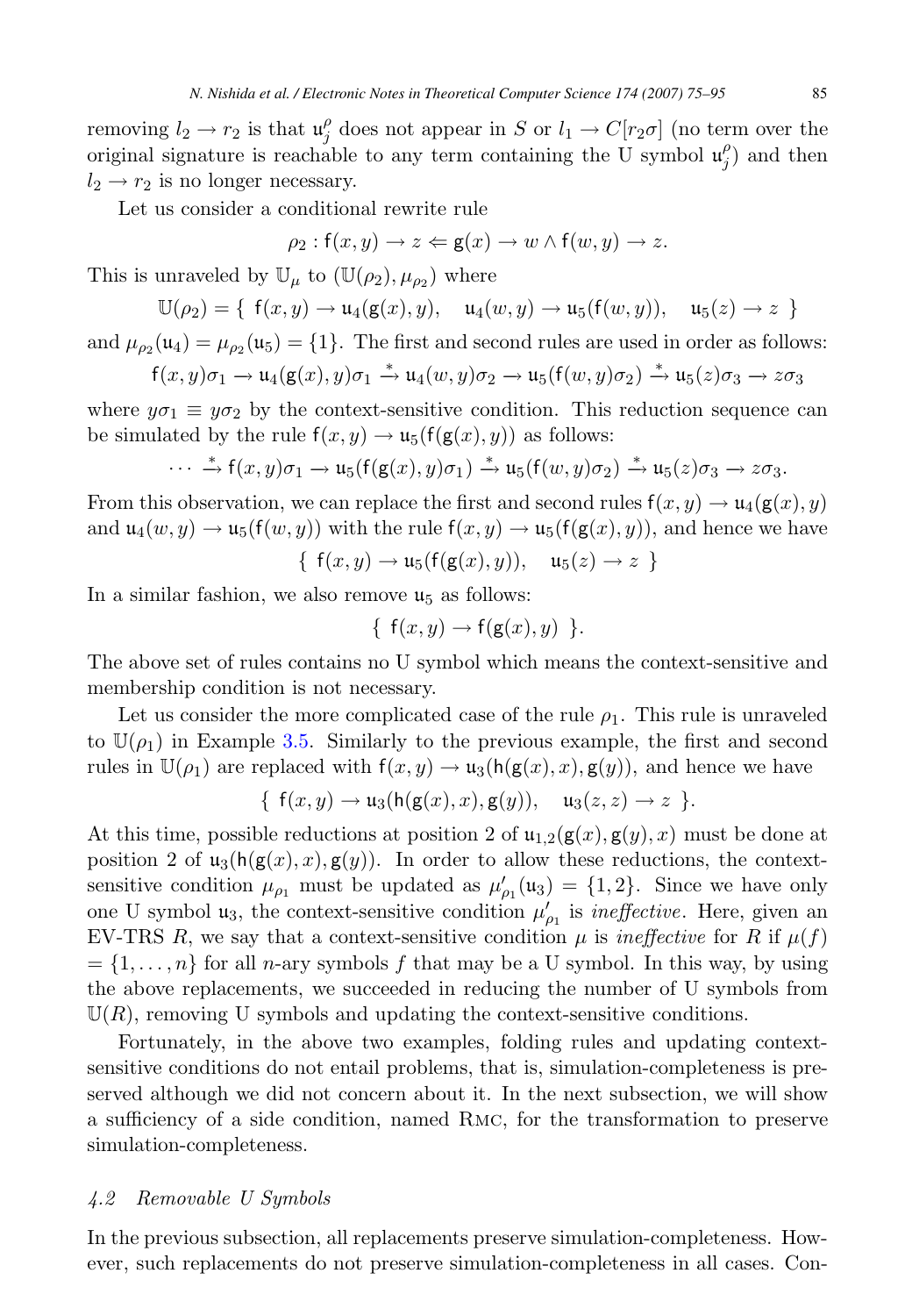sider the CTRS  $R_1 = \{\rho_3\} \cup R_2$  where

$$
\rho_3: f(x, x') \to z \Leftarrow g(x) \to y \land g(x') \to z \land g(y) \to w \land h(w, z) \to z
$$

and  $R_2 = \{ g(a) \rightarrow b, g(b) \rightarrow c, h(g(x), g(a)) \rightarrow b \}$ . The CTRS  $R_1$  is unraveled by U and transformed by the "composition" into

$$
R'_1 = R_2 \cup \begin{cases} f(x, x') \to \mathfrak{u}_6(g(g(x)), g(x')), & \mathfrak{u}_6(w, z) \to \mathfrak{u}_7(\mathfrak{h}(w, z), z), \\ \mathfrak{u}_7(z, z) \to z, & \end{cases}
$$

and  $\mu_1(\mathfrak{u}_7) = \{1\}$ . Moreover, the CS-TRS  $(R_3, \mu_3)$  is obtained by applying the "composition" to  $(R'_1, \mu_1)$  where

$$
R_3 = R_2 \cup \{ f(x, x') \to \mathfrak{u}_7(\mathsf{h}(g(g(x)), g(x')), g(x'))), \quad \mathfrak{u}_7(z, z) \to z \}
$$

and  $\mu_3(\mathfrak{u}_7) = \{1, 2\}$ . This CS-TRS  $(R_3, \mu_3)$  is not simulation-complete for  $\mathbb{U}_{\mu}(R_1)$ because we have  $f(a, a) \stackrel{*}{\rightarrow}_{(R_3,\mu_3)} b$  but not  $f(a, a) \stackrel{*}{\rightarrow}_{\mathbb{U}_{\mu}(R_1)} b$ . The variable z at position 2 of the term  $u_6(h(y, z), z)$  should be used only for delivering value. For this reason, this  $z$  should not be instantiated by the "composition" with any term that does not finish being evaluated although  $z$  is used in the other position 1.2. This observation brings the following condition Rmc to the transformation as a side condition (see Fig. [2\)](#page-2-0):

(RMC) if root(r) is a U symbol u, then no variable in  $\mathcal{D}om(\delta)$  is shared between terms at active and inactive positions (in  $\mu_i(\mathfrak{u})$  and not in  $\mu_i(\mathfrak{u})$ )<sup>7</sup>.

In summary, the "composition" preserves simulation-completeness if it is applied to two rewrite rules connected by a U symbol satisfying the above condition Rmc. Concerning the upper case in Fig. [2,](#page-2-0) we say that a U symbol  $\mathfrak{u}_i^{\rho}$  is *removable from*  $\{ l \to \mathfrak{u}_j^{\rho}(t_1\delta,\ldots,t_m\delta), \mathfrak{u}_j^{\rho}(t_1,\ldots,t_m) \to r \} \cup S$  if RMC is satisfied.

#### 4.3 Transformation for Removing U Symbols

The transformation for removing U symbols is formalized as follows. Given contextsensitive conditions  $\mu$  and  $\mu'$ , we write  $\mu = \mu'$  if  $\mu(f) = \mu'(f)$  for all f.

**Definition 4.1** Let  $\rho$  be a deterministic conditional rewrite rule over a signature F. We define pairs  $(S_i, \mu_i)$  recursively as follows.

- (i)  $(S_0, \mu_0) := (\mathbb{U}(\rho), \mu_\rho).$
- (ii) Select a *removable* U symbol  $\mathfrak{u}_j^{\rho}$  from

$$
S_i = \{ l \to \mathfrak{u}_j^{\rho}(t_1 \delta, \dots, t_m \delta), \quad \mathfrak{u}_j^{\rho}(t_1, \dots, t_m) \to r \} \uplus S^8
$$

where  $\delta$  is a substitution, and then let

 $S_{i+1} := \{ l \to r\delta \} \cup S$  and  $\mu_{i+1} := \mu_i$ .

Moreover, if  $\text{root}(r)$  is a U symbol u, then update  $\mu_{i+1}$  as follows:

$$
\mu_{i+1}(\mathfrak{u}) := \mu_i(\mathfrak{u}) \cup \{ k \mid 1 \leq k \leq m, r|_k \in \mathcal{D}om(\delta) \}.
$$

<sup>7</sup> That is,  $\mathcal{D}om(\delta) \cap (\bigcup_{k \in \mu_i(\mathfrak{u})} \mathcal{V}ar(t_k)\big) \cap (\bigcup_{k \notin \mu_i(\mathfrak{u})} \mathcal{V}ar(t_k)) = \emptyset.$ 

<span id="page-11-0"></span>

<sup>&</sup>lt;sup>8</sup> These two rules are the only rules in  $S_i$  which contain  $\mathfrak{u}_j^{\rho}$ .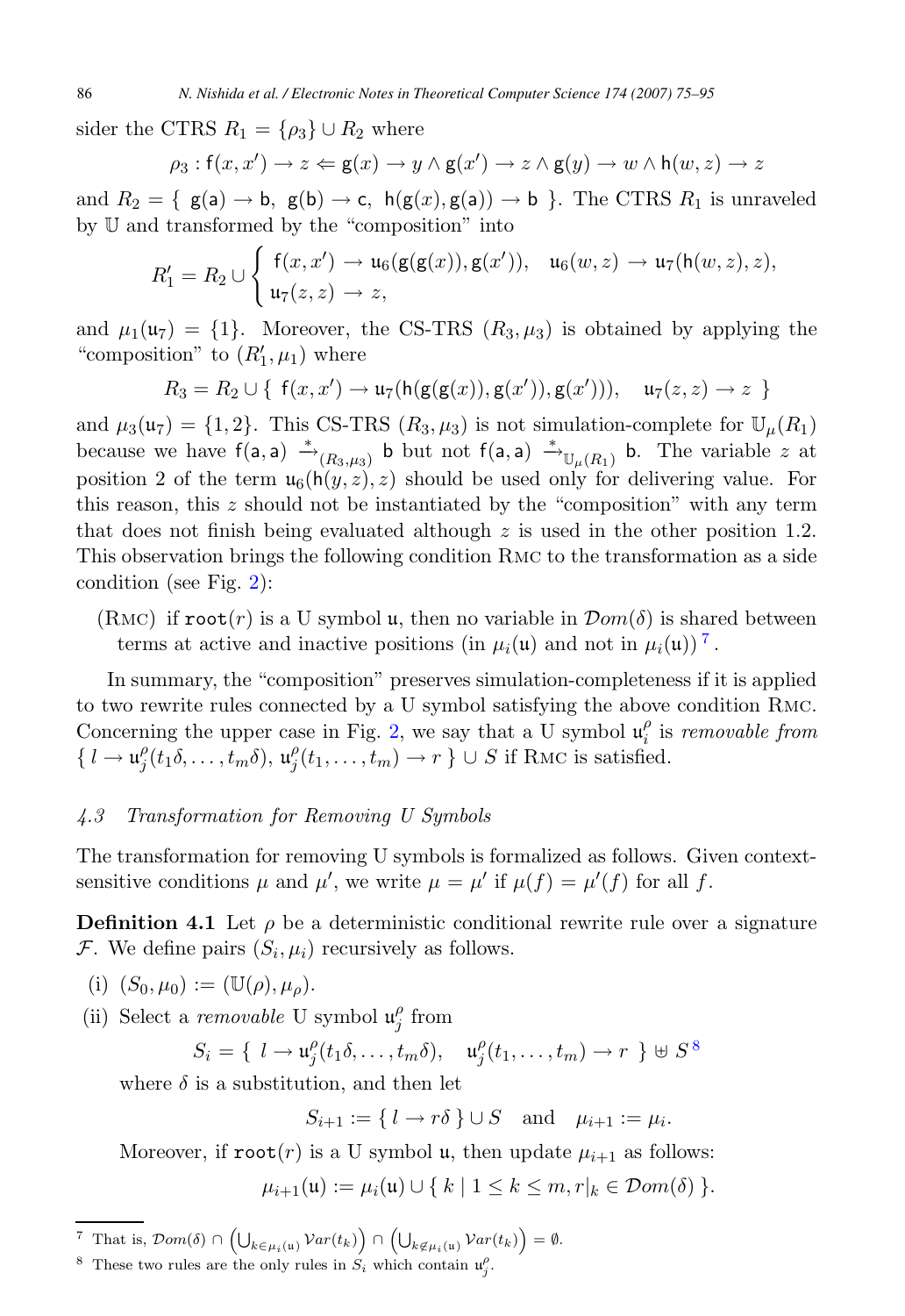We define  $\mathbb{T}(\mathbb{U}_{\mu}(\rho))=(S_{i'},\mu_{i'})$  where  $(S_{i'},\mu_{i'})=(S_{i'+1},\mu_{i'+1})$ . For a deterministic CTRS R, we define  $\mathbb{T}(\mathbb{U}_{\mu}(R)) = (\bigcup_{\rho \in R} R_{\rho}, \bigcup_{\rho \in R} \mu_{\rho})$  where  $\mathbb{T}(\mathbb{U}_{\mu}(\rho)) = (R_{\rho}, \mu_{\rho})$ . Note that  $\bigcup_{\rho \in R} \mu_{\rho}$  is well-defined as a mapping because the domains of  $\mu_{\rho}$ s are disjoint.

**Proposition 4.2** At [\(ii\)](#page-11-0) in Definition [4.1,](#page-11-0) both of the following hold:

- if  $\texttt{root}(r)$  is a U symbol  $\mathfrak{u}$ , then  $r|_p$  is a variable for all inactive positions  $p \notin$  $\mu_{i+1}(\mathfrak{u})$ , and
- $t_p \delta \equiv t_p \in V$  for all inactive positions  $p \notin \mu_i(\mathfrak{u}_j^{\rho})^9$ .

**Proof (Sketch)** It is clear that  $\mathbb{U}(\rho)$  and  $\mu_{\rho}$  satisfy the first claim. By definition, all inactive positions  $p \notin \mu_i(\mathfrak{u})$  are added to the set  $\mu_{i+1}(\mathfrak{u})$  of active positions if variables at the inactive positions are instantiated by  $\delta$ . From this observation, the first claim holds for all  $(S_i, \mu_i)$ s.

It follows from the first claim that all terms at inactive positions are variables, that is,  $t_p \delta$  in  $\mathfrak{u}_j^{\rho}(t_1 \delta, \ldots, t_m \delta)$  is a variable if  $p \notin \mu_i(\mathfrak{u}_j^{\rho})$ . Therefore, the second claim holds for all  $(S_i, \mu_i)$ s.

The above transformation T always terminates because the number of U symbols are finite and a U symbol is removed at every step, that is,  $i'$  is at most  $|\rho|$ .

**Example 4.3**  $\mathbb{U}_{\mu}(\rho_1)$  is transformed by T into  $\mathbb{T}(\mathbb{U}_{\mu}(\rho_1)) = (R_4, \mu_{R_4})$  where  $R_4 = \{ f(x, y) \rightarrow \mathfrak{u}_3(\mathsf{h}(\mathsf{g}(x), x), \mathsf{g}(y)), \quad \mathfrak{u}_3(z, z) \rightarrow z \}$ 

and  $\mu_{R_4}(\mu_3) = \{1, 2\}$ . The membership condition is still necessary for the above system because of the existence of the U symbol  $\mathfrak{u}_3$ . On the other hand, the above  $\mu_{R_4}$  is ineffective for  $R_4$ . Therefore, we succeed in removing the context-sensitive condition, while the membership condition is still necessary.

In general, we have finitely many results of T from an unraveled CTRS because there are possibly some removable U symbols at the second step in Definition [4.1](#page-11-0) and then there are non-deterministic choices for selecting U symbols. For example, there are two results of  $\mathbb{T} \circ \mathbb{U}_{\mu}$  for the conditional rule  $\rho_3$ . The results are unique if the fourth condition  $h(w, z) \rightarrow z$  is replaced with  $h(w, z) \rightarrow v$ :

$$
\rho_3':\mathsf{f}(x,x')\to z\Leftarrow \mathsf{g}(x)\to y\land \mathsf{g}(x')\to z\land \mathsf{g}(y)\to w\land \mathsf{h}(w,z)\to v.
$$

The same is said of  $\mathbb{T} \circ \mathbb{U}_{\mathcal{O}_\mu}$ . In this way, the result of  $\mathbb{T}$  is not always unique. We can see that the transformation  $\mathbb T$  does not always succeed in removing all U symbols even if we search all possible results exhaustively. However, it is clear that the number of all possible results is finite. Therefore, one can select the most "favorite" in all results, for instance, one of the results whose number of rules is the least. In this paper, in order to determine  $\mathbb{T}(\mathbb{U}_\mu(R))$  uniquely, we select the  $\mathfrak{u}_j^{\rho}$  at every step of  $S_i$ , whose index j is the greatest in all removable U symbols of  $\rho$ .

<sup>&</sup>lt;sup>9</sup> That is,  $\mathcal{D}om(\delta|_{Var(t_1,...,t_m)}) \subseteq (\bigcup_{k \in \mu_i(u_j^{\rho})} \mathcal{V}ar(t_k)) \setminus (\bigcup_{k \notin \mu_i(u_j^{\rho})} \mathcal{V}ar(t_k))$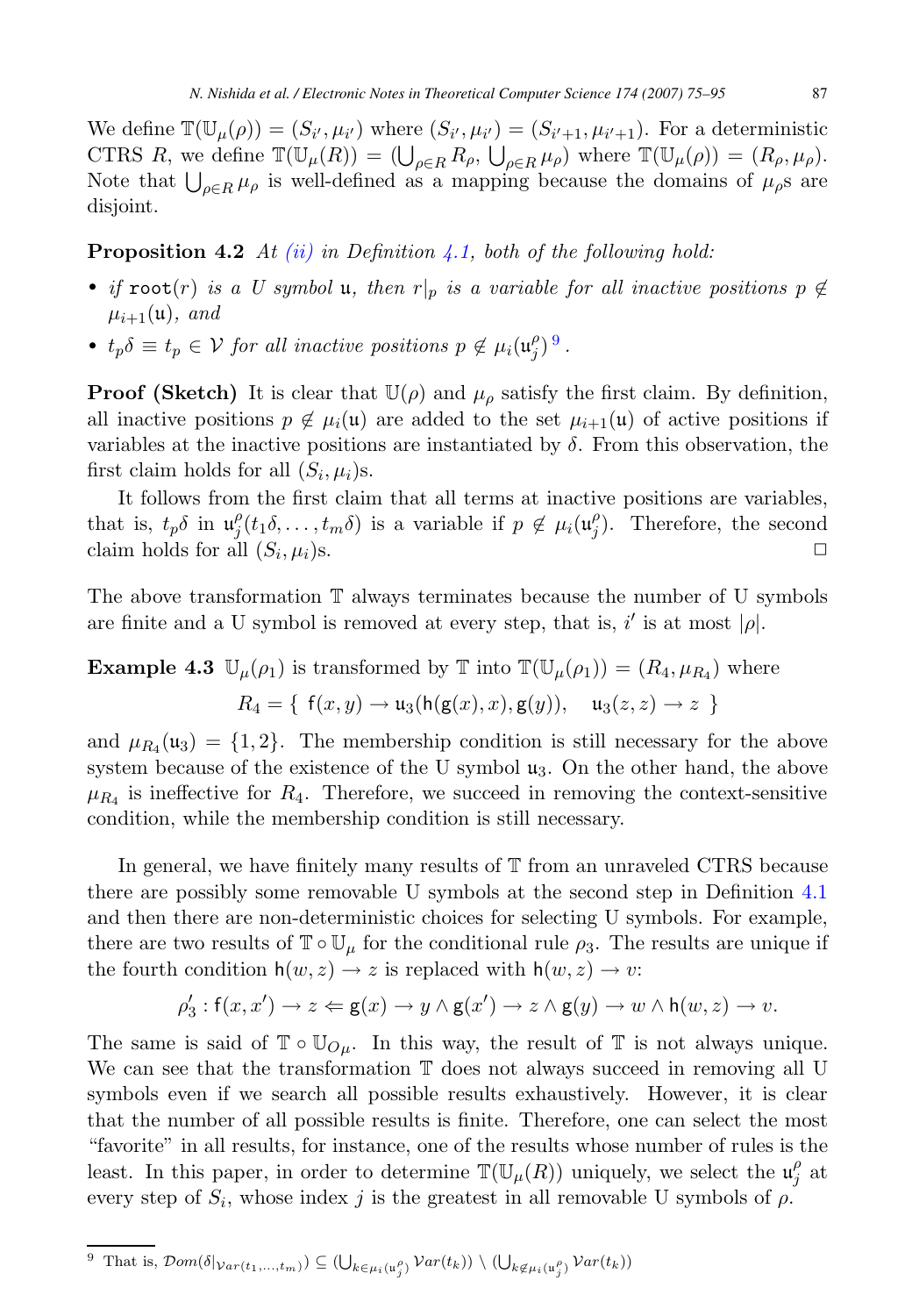<span id="page-13-0"></span>Here we give an example showing that  $\mathbb U$  helps  $\mathbb T$  to decrease the number of  $\mathbb U$ symbols more than  $\mathbb{U}_O$ . Consider the rule

$$
\rho_4: \mathsf{f}(x, x') \to \mathsf{h}(y, w) \Leftarrow \mathsf{g}(x) \to x \land \mathsf{g}(\mathsf{g}(x)) \to y
$$

$$
\land \mathsf{g}(x') \to z \land \mathsf{h}(y, z) \to w \land \mathsf{g}(y) \to \mathsf{b}.
$$

There are two results of  $\mathbb{T}(\mathbb{U}_{\mathcal{O}_{\mu}}(\rho_4))$  where tree U symbols are remaining. On the other hand, the result of  $\mathbb{T}(\mathbb{U}_{\mu}(\rho_4))$  is unique where two U symbol is remaining. This means that the improvement of  $\mathbb{U}_O$  in Section [3](#page-5-0) is sometimes effective for reducing the number of U symbols and for obtaining the unique result of  $\mathcal T$ .

#### 4.4 Simulation-Completeness of Transformation

Finally, we show correctness of T, that is, simulation-completeness of T.

**Lemma 4.4** Let  $\rho$  be a conditional rewrite rule in a deterministic CTRS R over a signature F,  $(R_i, \mu_i)$  and  $(R_{i+1}, \mu_{i+1})$   $(i \geq 0)$  be the *i*-th and *i* + 1-th intermediate CS-TRSs of the transformation process for  $\mathbb{T}(\mathbb{U}_{\mu}(\rho))$ , respectively,  $\mathfrak{u}_j^{\rho}$  be a removable symbol that is removed in the i-th step of the process,  $\mathbb{U}_{\mu}(R \setminus {\rho}^{\prime}) = (R', \mu'),$ and s and t be terms in  $\mathcal{T}(\mathcal{F}, \mathcal{V})$ . Then s  $\frac{*}{\in \mathcal{T}(\mathcal{F}, \mathcal{V})}$  $(R_i \cup R', \mu_i \cup \mu')$  t if and only if s  $\frac{*}{\epsilon \tau(\mathcal{F}, \mathcal{V})}$  $\langle R_{i+1} \cup R', \mu_{i+1} \cup \mu' \rangle$  t.

**Proof (Sketch)** Since proving the *only-if* part is not difficult, we only prove the if part "s  $\frac{*}{\epsilon \mathcal{T}(\mathcal{F},\mathcal{V})}(R_{i+1}\cup R',\mu_{i+1}\cup \mu')$  t implies s  $\frac{*}{\epsilon \mathcal{T}(\mathcal{F},\mathcal{V})}(R_i\cup R',\mu_i\cup \mu')$  t ", by induction on the lexicographic products of the length of the reduction sequences  $\frac{*}{\in T(\mathcal{F},\mathcal{V})}(R_{i+1}\cup R',\mu_{i+1}\cup \mu')$  and term structure of s. To simplify the presentation, we use underlines for active positions, and  $\frac{1}{\epsilon \mathcal{I}(\mathcal{F}, \mathcal{V})} (R_i \cup R', \mu_i \cup \mu')$  and  $-\frac{C_1(\mathcal{F}, \mathcal{V})}{C_2(\mathcal{F}, \mathcal{V})}(R_{i+1}\cup R', \mu_{i+1}\cup \mu')$  are denoted by  $\rightarrow_i$  and  $\rightarrow_{i+1}$ , respectively.

From the discussion in the proof of Theorem [3.7,](#page-9-0) we can assume without loss of generality that  $u_j^{\rho}(t_1\delta,\ldots,t_m\delta)$  in Definition [4.1](#page-11-0) is  $u_j^{\rho}(\underline{t_1}\delta,\overline{X_j})$ . Variables in  $t_1$ are divided into those in the following three kinds: (i) ones instantiated by  $\delta$  and remaining at an active position in  $\mu_i(\mathbf{u})$ , (ii) ones not instantiated by  $\delta$  and remaining at an active position in  $\mu_i(\mathfrak{u})$ , and (iii) ones erased by the rule of  $\mathfrak{u}^{\rho}_j$ . From this observation, we can assume without loss of generality the following:

• 
$$
R_i \setminus R_{i+1} = \begin{cases} l \to \mathfrak{u}_j^{\rho}(f(u, u, u', y), z), \\ \mathfrak{u}_j^{\rho}(\overline{f(x, x, x', y)}, z) \to \mathfrak{u}(\underline{s}', x, y, z), \\ \mathfrak{u}(\underline{t}', x, y, z) \to r' \end{cases}
$$
 and  
\n•  $R_{i+1} \setminus R_i = \{ l \to \mathfrak{u}(\underline{s}' \delta, x \delta, y, z), \mathfrak{u}(\underline{t}', x, y, z) \to r' \}.$ 

where  $\delta = \{x \mapsto u, x' \mapsto u'\}, \mu_i(\mathfrak{u}_j^{\rho}) = \mu_i(\mathfrak{u}) = \{1\}, \text{ and } \mu_{i+1}(\mathfrak{u}) = \{1, 2\}.$  It follows from RMC that  $x \notin Var(s')$ . We only show the most critical case. Suppose that

$$
s \xrightarrow{*} i+1 l \sigma_1 \rightarrow_{i+1} \mathfrak{u}(\underline{s'\delta,x\delta},y,z) \sigma_1 \xrightarrow{*} i+1 \mathfrak{u}(\underline{t',x},y,z) \sigma_2 \rightarrow_{i+1} r' \sigma_2 \xrightarrow{*} i+1 t.
$$

It follows from the membership condition that  $\sigma_1$  and  $\sigma_2$  do not introduce any term having a U symbol, that is,  $\mathcal{R}an(\sigma_1) \cup \mathcal{R}an(\sigma_2) \subseteq \mathcal{T}(\mathcal{F}, \mathcal{V})$ . It follows from the context-sensitive condition that  $y\sigma_1 \equiv y\sigma_2$  and  $z\sigma_1 \equiv z\sigma_2$ . By the induction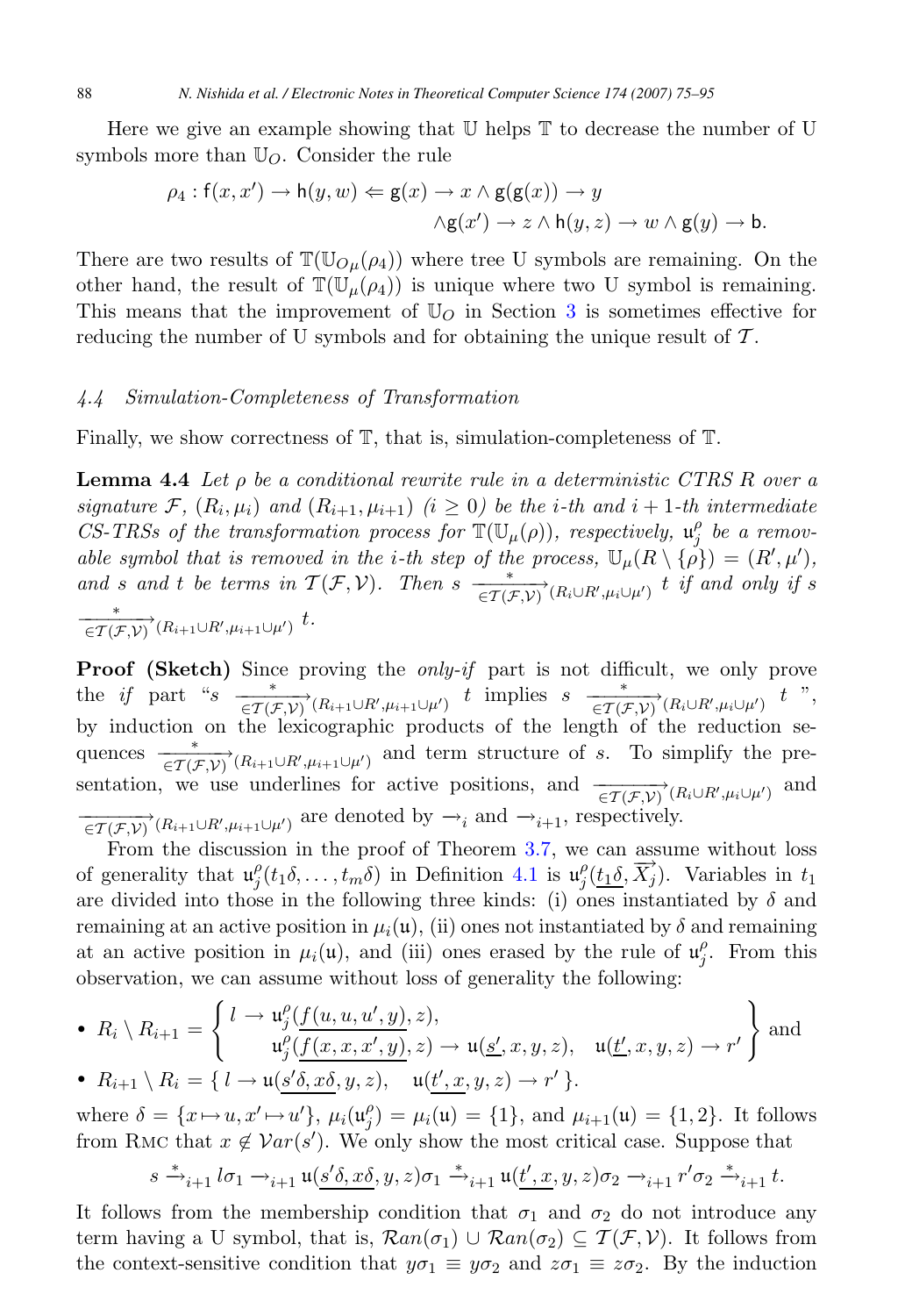<span id="page-14-0"></span>hypothesis, we have

$$
s \xrightarrow{*} l \sigma_1, \quad s' \delta \sigma_1 \xrightarrow{*} t' \sigma_2, \quad x \delta \sigma_1 \xrightarrow{*} x \sigma_2, \quad \text{and} \quad r' \sigma_2 \xrightarrow{*} t.
$$

Considering the corresponding reduction by  $\rightarrow_i$ , we have to show that the reduction  $u\sigma_1 \equiv x\delta\sigma_1 \stackrel{*}{\rightarrow}_{i+1} x\sigma_2$  that appears in the second argument of u can be simulated in the first argument of  $\mathfrak{u}_j^{\rho}$ . It follows from  $x \notin \mathcal{V}ar(s')$  that  $s'\delta\sigma_1 \equiv s'\sigma_1$ . Let  $\theta =$  ${x \mapsto x\sigma_2, x' \mapsto u'\sigma_1, y \mapsto y\sigma_2, z \mapsto z\sigma_2}.$  Then, we have

$$
s \xrightarrow{\ast} i l \sigma_1 \rightarrow_i \mathfrak{u}_j^{\rho}(\underline{f}(u, u, u', y), z) \sigma_1 \xrightarrow{\ast} i \mathfrak{u}_j^{\rho}(\underline{f}(x \sigma_2, x \sigma_2, u' \sigma_1, y \sigma_1), z \sigma_1)
$$
  
\n
$$
\equiv \mathfrak{u}_j^{\rho}(\underline{f}(x, x, x', y), z) \theta \rightarrow_i \mathfrak{u}(\underline{s}', x, y, z) \theta \equiv \mathfrak{u}(\underline{s}' \sigma_1, x \sigma_2, y \sigma_2, z \sigma_2)
$$
  
\n
$$
\xrightarrow{\ast} i \mathfrak{u}(\underline{t}' \sigma_2, x \sigma_2, y \sigma_2, z \sigma_2) \rightarrow_i r' \sigma_2 \xrightarrow{\ast} i t.
$$

Similarly to the above case, we can prove the remaining case that  $r$  in Defini-tion [4.1](#page-11-0) is not rooted with a U symbol.  $\Box$ 

**Theorem 4.5** Let R be a deterministic CTRS over a signature  $\mathcal{F}$ . For all  $s,t \in$  $T(\mathcal{F}, \mathcal{V}), s \xrightarrow[\in \mathcal{T}(\mathcal{F}, \mathcal{V})]{} \mathbb{U}_{\mu}(R) t \text{ if and only if } s \xrightarrow[\in \mathcal{T}(\mathcal{F}, \mathcal{V})]{} \mathbb{T}(\mathbb{U}_{\mu}(R))} t.$ 

From Lemma [4.4](#page-13-0) and Theorems 4.5 and [3.7,](#page-9-0) the composition  $\mathbb{T} \circ \mathbb{U}_{\mu}$  of the unraveling  $\mathbb U$  and the transformation  $\mathbb T$  can be considered as a simulation-complete unraveling from CTRSs to CS-TRSs.

**Corollary 4.6** Theorem [3.3](#page-6-0) also holds for  $\mathbb{T} \circ \mathbb{U}_{\mu}$ .

If all U symbols are removed, the reductions by R and  $\mathbb{T}(\mathbb{U}_{\mu}(R))$  are equivalent.

**Corollary 4.7** Let R be a deterministic CTRS over a signature F, and  $(R', \mu') =$  $\mathbb{T}(\mathbb{U}_{\mu}(R))$ . Suppose that R' has no U symbol. Then,  $\rightarrow_{(R',\mu')} = \rightarrow_{R'} \subseteq \rightarrow_R \subseteq \rightarrow_{R'}$  $=\rightarrow^{\#}_{(R',\mu')},$  and hence  $\rightarrow^{\#}_{R}=\rightarrow^{\#}_{(R',\mu')}=\rightarrow^{\#}_{R'}.$ 

It follows from this corollary that the sets of all normal forms of  $R$  and of  $R'$  are equivalent, and hence  $R$  and  $R'$  are computationally equivalent.

Consequently, it can be said that in this case a CTRS R can be represented by a computationally equivalent TRS  $R'$ , that is,  $\stackrel{*}{\to}_R = \stackrel{*}{\to}_{R'}$ .

# **5 On Confluence of CTRSs and the Unraveled CTRSs**

In this section, we discuss relationships between confluence of CTRSs and the unraveled CTRSs. For the case of  $\mathbb{U}_N$ , it was shown that confluence of left-linear normal CTRSs is preserved by  $\mathbb{U}_N$  [\[7\]](#page-20-0). Given an abstract reduction system  $(A, \rightarrow)$ and a set  $T \subseteq T$ , we say that  $(A, \rightarrow)$  is *confluent on* T if for all  $s, t_1, t_2 \in T$ ,  $s \stackrel{*}{\rightarrow}$  $t_1$  and  $s \stackrel{*}{\rightarrow} t_2$  implies a  $u \in T$  such that  $t_1 \stackrel{*}{\rightarrow} u$  and  $t_2 \stackrel{*}{\rightarrow} u$ .

In general, confluence of CTRSs is not preserved by unravelings with respect to the extended signatures. One of the reasons is that irreducibility of normal forms of CTRSs is not always preserved by the unravelings. Consider a normal form t of a confluent CTRS over a signature. The normal form t may be matched with the left-hand side of a conditional rule  $\rho: l \to r \Leftrightarrow s_1 \to t_1$  whose conditional part is not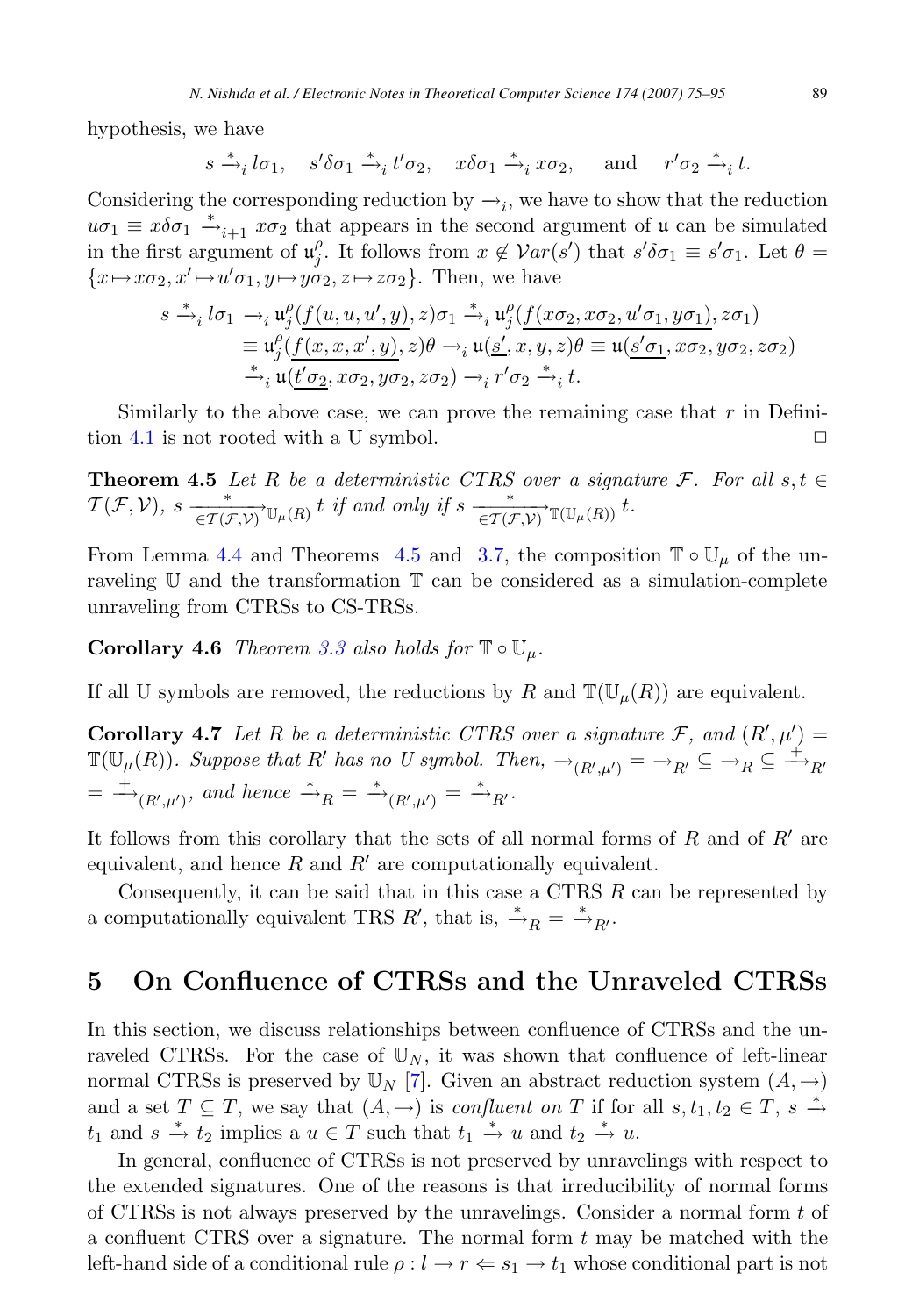satisfied by the matching substitution  $\sigma$  where  $t \equiv l\sigma$ . In this case, however, t becomes reducible on the unraveled CTRS and then t is reduced to  $\mathfrak{u}_1^{\rho}(s_1, \vec{X_1})\sigma$ . Since the condition  $s_1 \to t_1$  is not satisfied by  $\sigma$ , the term  $\mathfrak{u}_1^{\rho}(s_1, \vec{X}_1)\sigma$  is not reachable to  $r\sigma$  (or even any terms over the original signature), and hence all terms that are reachable from t on the unraveled CTRS contain a U symbol. When the number of normal forms in such terms is more than one, the unraveled CTRS is not confluent. More precisely, in order to cause such a situation, another rule whose left-hand-side is matched with  $l$  and whose conditional part is not satisfied by the matching substitution is required. Thus, we can see that terms containing U symbols prevent the unravelings from preserving confluence of CTRSs. From this observation, as far as terms without U symbols are concerned, confluence of CTRSs is preserved by the unravelings if simulation-completeness is preserved. As described in the previous section, the unraveling  $\mathbb{U}_{\mu}$  and the transformation  $\mathbb{T}$  preserve simulationcompleteness, and T sometimes remove all U symbols. In such cases, confluence of the systems obtained by  $\mathbb{T} \circ \mathbb{U}_{\mu}$  coincides with that of the original CTRSs.

**Corollary 5.1** Let R be a deterministic CTRS R over a signature  $\mathcal{F}$ . Then, all of the following are equivalent:

- R is confluent on  $\mathcal{T}(\mathcal{F}, \mathcal{V})$ ,
- $\mathbb{U}_{\mu}(R)$  is confluent on  $\mathcal{T}(\mathcal{F}, \mathcal{V})$ , and
- $\mathbb{T}(\mathbb{U}_{\mu}(R))$  is confluent on  $\mathcal{T}(\mathcal{F}, \mathcal{V})$ .

Let  $(R', \mu') = \mathbb{T}(\mathbb{U}_{\mu}(R)))$  and suppose that R' has no U symbol. Then, R is confluent on  $\mathcal{T}(\mathcal{F}, \mathcal{V})$  if and only if  $R'$  is.

As long as we know, there are no methods to show confluence of  $\mathbb{U}_n(R)$  and  $\mathbb{T}(\mathbb{U}_{\mu}(R))$  on  $\mathcal{T}(\mathcal{F},\mathcal{V})$  if U symbols are still remaining. However, in order to decide confluence of R on  $\mathcal{T}(\mathcal{F}, \mathcal{V})$ , we can use ordinary techniques for deciding confluence of  $\mathbb{T}(\mathbb{U}(\mu(R)))$  on  $\mathcal{T}(\mathcal{F}, \mathcal{V})$  if  $\mathbb{T}$  removes all U symbols.

Confluence of the unraveled CTRSs  $\mathbb{U}_{\mu}(R)$  on  $\mathcal{T}(\mathcal{F}_{\mathbb{U}(R)}, V)$  cannot guarantee confluence of the original CTRSs R on  $\mathcal{T}(\mathcal{F}, \mathcal{V})$ . Consider the CTRS

 $R_5 = \{ f(x, y) \rightarrow x \Leftarrow x \rightarrow d, \quad g(x) \rightarrow f(x, a), \quad g(x) \rightarrow f(x, b) \}.$ 

This CTRS is not confluent on  $\mathcal{T}(\mathcal{F}, \mathcal{V})$  because  $g(a)$  is reducible to normal forms  $f(a, a)$  and  $f(a, b)$ . The CTRS  $R_5$  is unraveled to the TRS

$$
\mathbb{U}(R_5) = \begin{cases} f(x,y) \to \mathfrak{u}_8(x,x), & \mathfrak{u}_8(\mathsf{d},x) \to x, \\ g(x) \to f(x,\mathsf{a}), & g(x) \to f(x,\mathsf{b}). \end{cases}
$$

The TRS  $U(R_5)$  is terminating and  $f(a, a)$  and  $f(a, b)$  are joinable to  $u_8(a, a)$  on  $\mathbb{U}(R_5)$ . Hence  $\mathbb{U}(R_5)$  is confluent on  $\mathcal{T}(\mathcal{F}_{\mathbb{U}(R_5)}, \mathcal{V})$ .

The method in this paper appears to counter the other approaches to confluence, such as Bergstra and Klop's method [\[3\]](#page-20-0). In fact, the unraveled CTRSs often lose confluence of the original CTRSs as described above. However, the transformation T recovers the confluence that is lost in the process of the unravelings if all U symbols are removed successfully. Therefore, the transformation T is sometimes effective for preserving confluence of CTRSs.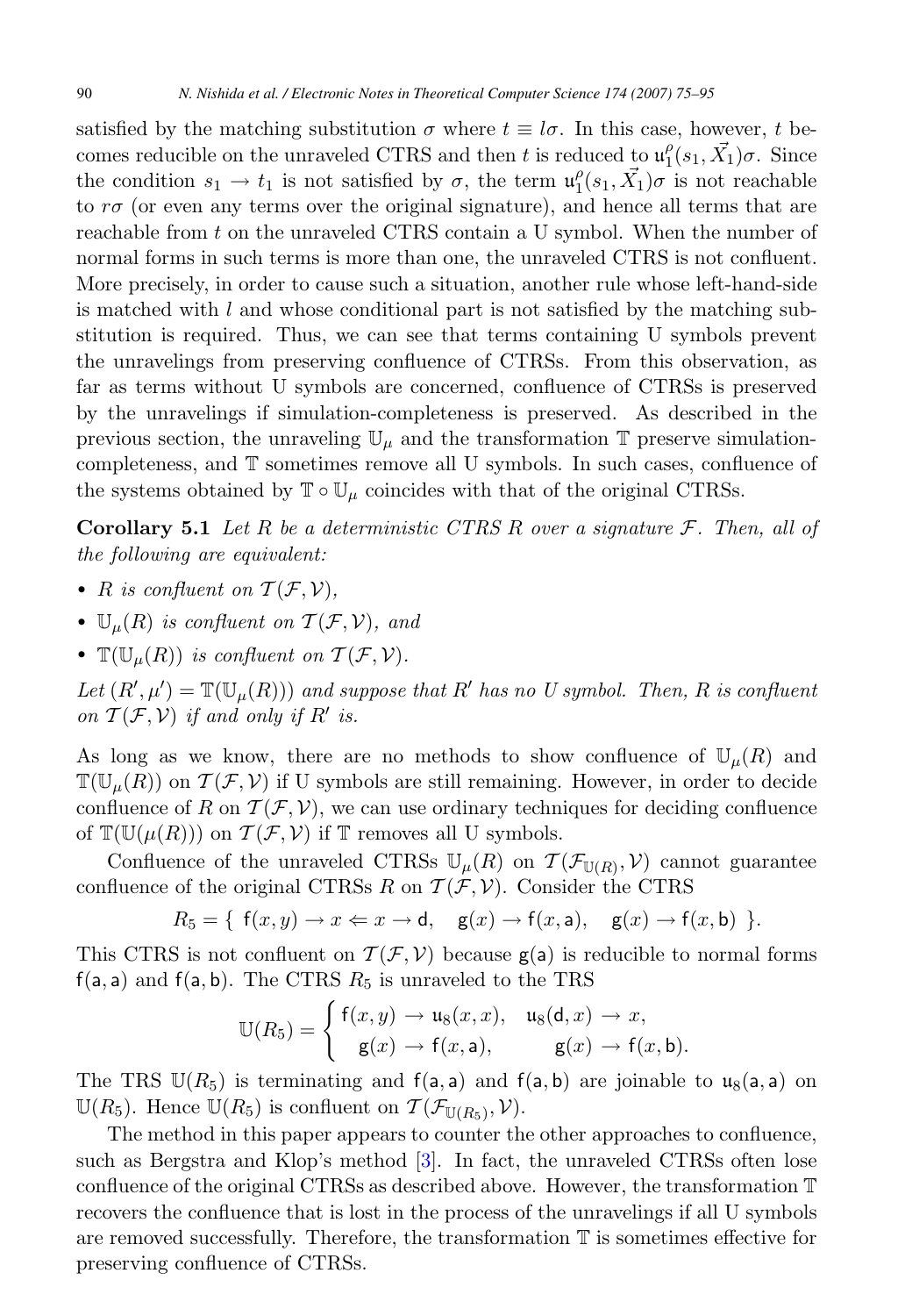# <span id="page-16-0"></span>**6 Revisiting the Condition for Removing U Symbols**

It is probably impossible to relax the condition Rmc in Subsection [4.2](#page-10-0) in maintaining simulation-completeness of the unraveled CTRSs. On the contrary, we should tighten Rmc for maintaining a feature of conditional rules associated with efficiency of reductions. Consider the following ML program.

```
fun twofib 0 = (0,1)| twofib n = let
                         val m = twofib (n-1)in
                         (\#2 \text{ m}, (\#2 \text{ m}) + (\#1 \text{ m}) )end;
```
It is known that the function twofib efficiently computes pairs of two continuous Fibonacci numbers. Such efficiency comes from the let structure, and the first part of the let structure can be considered as a conditional part. From this observation, the above program is regarded as the following CTRS:

$$
R_6 = \left\{ \begin{aligned} \text{twofib}(0) &\rightarrow \text{tp}_2(0, \text{s}(0)), \\ \text{twofib}(\text{s}(n)) &\rightarrow \text{tp}_2(\text{\#2}(m), \text{add}(\text{\#2}(m), \text{\#1}(m))) \Leftarrow \text{twofib}(n) \rightarrow m, \\ &\vdots \end{aligned} \right.
$$

where  $tp_2(t_1, t_2)$  denotes the pair of two terms  $t_1$  and  $t_2$ . The second rule is unraveled into the system  $(R_7, \mu_{R_7})$  where

$$
R_7 = \begin{cases} \text{twofib}(\mathsf{s}(n)) \to \mathfrak{u}_9(\text{twofib}(n)), \\ \mathfrak{u}_9(m) \to \mathfrak{tp}_2(\#2(m), \text{add}(\#2(m), \#1(m))), \end{cases}
$$

and  $\mu_{B_7}(\mu_9) = \{1\}$ . Under the *innermost* reduction strategy, efficiency is still alive in  $(R_7, \mu_{R_7})$ . Now, the system  $(R_7, \mu_{R_7})$  can be transformed by T as follows:

$$
\text{twofib}(\mathsf{s}(n)) \rightarrow \mathsf{tp}_2(\texttt{\#2}(\text{twofib}(n)), \text{add}(\texttt{\#2}(\text{twofib}(n)), \texttt{\#1}(\text{twofib}(n)))).
$$

T succeeds in removing all U symbols from  $(R_7, \mu_{R_6})$ . This corresponds to the following ML program.

```
fun twofib2 0 = (0,1)| twofib2 n = ((#1 (twofib2 (n-1))),(#2 (twofib2 (n-1)))+(#1 (twofib2 (n-1))) );
```
However, the above ML program loses efficiency.

The let structure provides a facility that bundles the parallel evaluations of terms that are identical into one. For example, twofib2 (n-1) is evaluated once in the first ML program and three times in the second ML program. The advantage of coming from the let structure is lost in the process of  $\mathbb{T}$ , by instantiating variable m in tp<sub>2</sub>(#2(m), add(#2(m), #1(m))), whose occurrence is non-linear, with twofib(n). In order to prevent such instantiation in these cases, we must tighten the condition Rmc as follows:

(RMC') r is linear with respect to  $\mathcal{D}om(\delta)$ .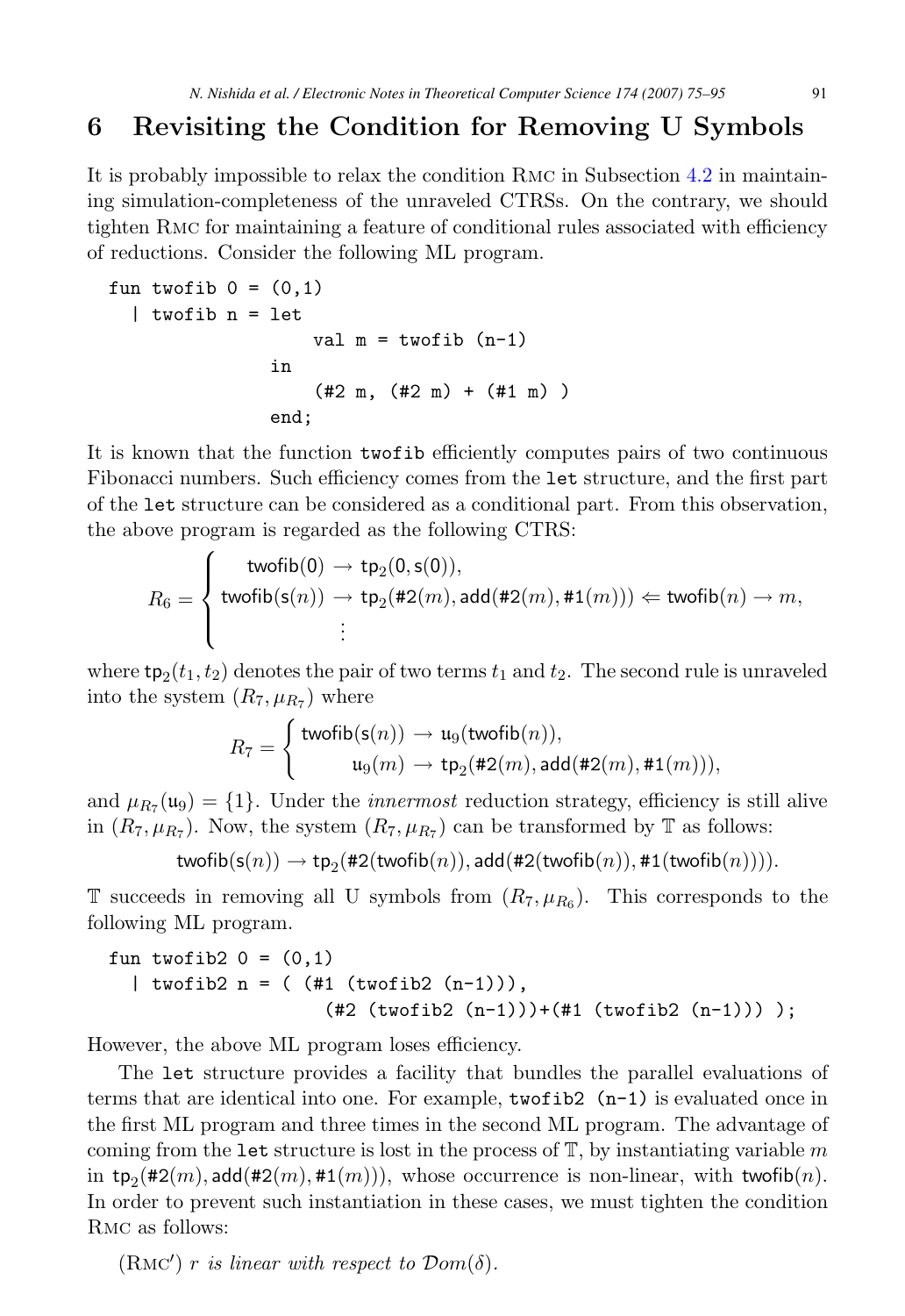<span id="page-17-0"></span>It is clear that RMC' implies RMC. The above condition RMC' does not cause the target systems to lose the essential advantage of the original CTRSs, such as efficiency that comes from let structure. In order to keep the advantage of CTRSs relative to efficiency of reductions, T should be based not only on Rmc but also on RMC' even when all U symbols can be removed by  $\mathbb T$  based on RMC.

## **7 Concluding Remarks and Related Works**

We firstly show an application of our method. Consider the following rule that is one of the rules automatically generated by the inversion compiler in [\[11\]](#page-20-0) from the TRS computing multiplication:

$$
\rho_{\mathsf{div}} : \mathsf{div}(\mathsf{s}(z),\mathsf{s}(y)) \to \mathsf{tp}_1(\mathsf{s}(x)) \Leftarrow \mathsf{sub}(z,y) \to \mathsf{tp}_1(w) \land \mathsf{div}(w,\mathsf{s}(y)) \to \mathsf{tp}_1(x)
$$

where div and sub compute division and subtraction of natural numbers, respectively, and  $tp_i(t_1,\ldots,t_i)$  denotes the tuple of i terms  $t_1,\ldots,t_i$ . If we can identify  $\text{tp}_1(t)$  <sup>10</sup> with t, the above rule can be transformed into the following rule in the sense of computing division:

$$
\rho'_{\text{div}}: \text{div}(\mathsf{s}(z), \mathsf{s}(y)) \to \mathsf{s}(x) \Leftarrow \text{sub}(z, y) \to w \land \text{div}(w, \mathsf{s}(y)) \to x.
$$

This rule is transformed by  $\mathbb{T} \circ \mathbb{U}_{\mu}$  into the following rule:

$$
\mathsf{div}(\mathsf{s}(z),\mathsf{s}(y)) \to \mathsf{s}(\mathsf{div}(\mathsf{sub}(z,y),y)).
$$

Using  $\mathbb{T}$ , we succeeded in removing all U symbols from  $\mathbb{U}(\rho_{div}')$ , and the above rule coincides with the rewrite rule  $s(x) \div s(y) \rightarrow s((x - y) \div s(y))$  which is a typical definition of division for natural numbers. This justifies the correctness of the program generated by the compiler relative to the handmade program. This example shows that in some cases, the transformation  $\mathbb T$  may make it possible to obtain a smart unconditional rule that is simulation-complete for the original conditional rule.

Next, we discuss on non-"operational-termination" of CTRSs. Unfortunately, non-"operational-termination" of CTRSs is not always preserved by T while it is preserved by  $\mathbb{U}_\mu$  (we will show an example later in extra remarks). If so, we can prove "operational termination" of CTRSs by proving termination of the corresponding TRSs obtained by T. The reason is that redexes causative of non-"operationaltermination" are sometimes erased in the process of T. In order to avoid this situation, we strengthen Rmc again as follows:

(RMC") RMC is satisfied and any instantiated variable is not erased, that is, all xs in  $\mathcal{D}om(\delta)$  appear in r.

It is clear that  $RMC''$  implies RMC. Note that  $RMC''$  and  $RMC'$  are incomparable. In order to guarantee "operational termination" of R by termination of  $\mathbb{T}(\mathbb{U}_u(R))$ , we use T based on RMC". When  $\mathbb{T}(\mathbb{U}_{\mu}(R))$  has no U symbols, termination of  $\mathbb{T}(\mathbb{U}_{\mu}(R))$ coincides with "operational termination" of R. Therefore, several methods of proving termination of TRSs are applicable for proving "operational termination" of R.

<sup>&</sup>lt;sup>10</sup> This identification is natural but  $tp_1(t)$  and t raise different behavior of reductions in some situations.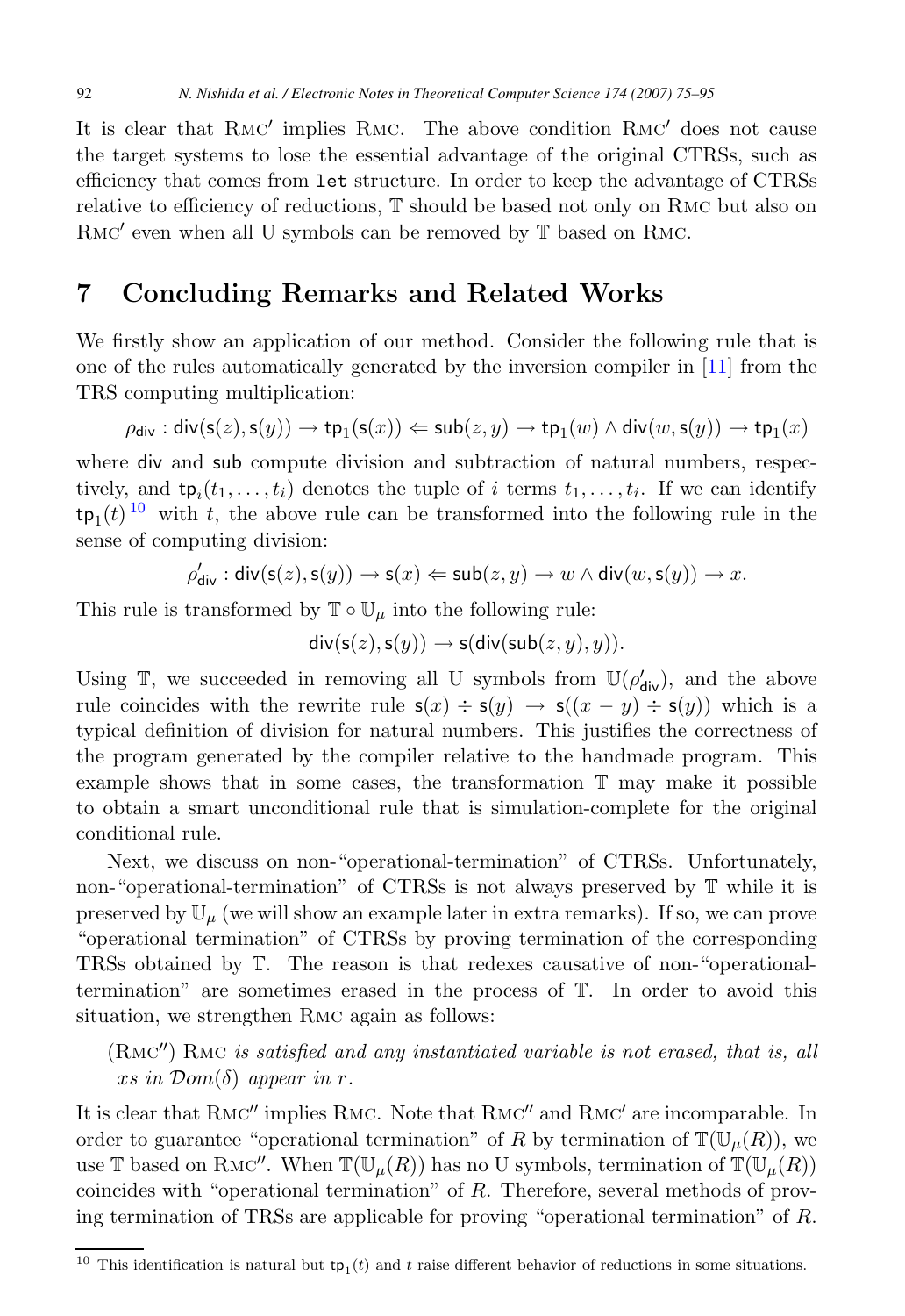In summary, the transformation  $\mathbb T$  is harmless for simulation-completeness (confluence), termination (non-termination) and efficient reductions of CTRSs if it is based on both RMC' and RMC". Therefore, properties of TRSs obtained by  $\mathbb{T} \circ \mathbb{U}_{\mu}$  based on both RMC' and RMC" are useful in discussing those of the original CTRSs.

We offer some extra remarks.

- The results for  $\mathbb{U}_O$  in [\[9\]](#page-20-0) also hold for  $\mathbb{U}$  and  $\mathbb{T} \circ \mathbb{U}$ . More precisely, two syntactic conditions of CTRSs that are sufficient to preserve simulation-completeness without the context-sensitive and membership condition were shown in  $[9]$ , and they are also sufficient conditions for U and  $\mathbb{T} \circ \mathbb{U}$  to preserve simulation-completeness without context-sensitive and membership conditions. On the other hand, neither of the two conditions are sufficient nor necessary for removing all U symbols successfully.
- It is clear that each CS-TRS that appears in the process of  $\mathbb T$  can be considered as the unraveled rules for some conditional rule that may be different from the original conditional rule. For example, the CS-TRS  $(R_4, \mu_{R_4})$  corresponds to the following conditional rule:

$$
f(x,y) \to z \Leftarrow g(y) \to z \land h(g(x),x) \to z.
$$

It can be said that the CTRSs obtained by such reverse transformation for U are computationally equivalent with the corresponding original CTRSs. Therefore, the transformation T is useful in optimizing conditional rewrite rules.

• For a conditional rule such that the recursive reduction of the conditional part is not (operationally-)terminating, the corresponding reduction in the resulting CS-TRS transformed by  $\mathbb{T} \circ \mathbb{U}_{\mu}$  sometimes becomes terminating while the whole system is still not terminating. For example, consider the following CTRS:

$$
R_8 = \{ f(x, y) \to z \Leftarrow g(x) \to z, \quad a \to g(a) \}.
$$

This CTRS  $R_8$  is transformed by  $\mathbb{T} \circ \mathbb{U}_{\mu}$  into

$$
R'_8 = \{ f(x,y) \rightarrow g(x), \quad a \rightarrow g(a) \}.
$$

When  $f(x, y) \rightarrow z \Leftarrow g(x) \rightarrow z$  is applied to  $f(a, a)$ , the recursive reduction of the instantiated condition  $g(a) \rightarrow z\{z \mapsto t\}$  does not effectively terminate (hence not operationally terminate) because the number of candidates for  $t$  is infinite. On the other hand, in the case of applying  $f(x, y) \rightarrow g(x)$ , the conditional part disappears and we have no reduction corresponding to the recursive reduction of the condition  $g(x) \to z$ . Note that  $R_8$  and  $R'_8$  are not terminating.

• In Section [6,](#page-16-0) we tightened RMC to RMC' to keep the feature of  $let$  structures that are often used in functional programming to obtain efficient computation. In order to test the effect of RMC', we must implement a rewriting engine for unravelings with context-sensitive and membership conditions.

As another approach to remove conditional parts of conditional rules, P. Viry proposed a transformation from join CTRSs into TRSs, that is also applicable to normal CTRSs [\[17\]](#page-20-0). Unlike unravelings, his transformation does not introduce U symbols but extends the arity of defined symbols. Similarly to unravelings, his transformation is not simulation-complete for all CTRSs in general. The example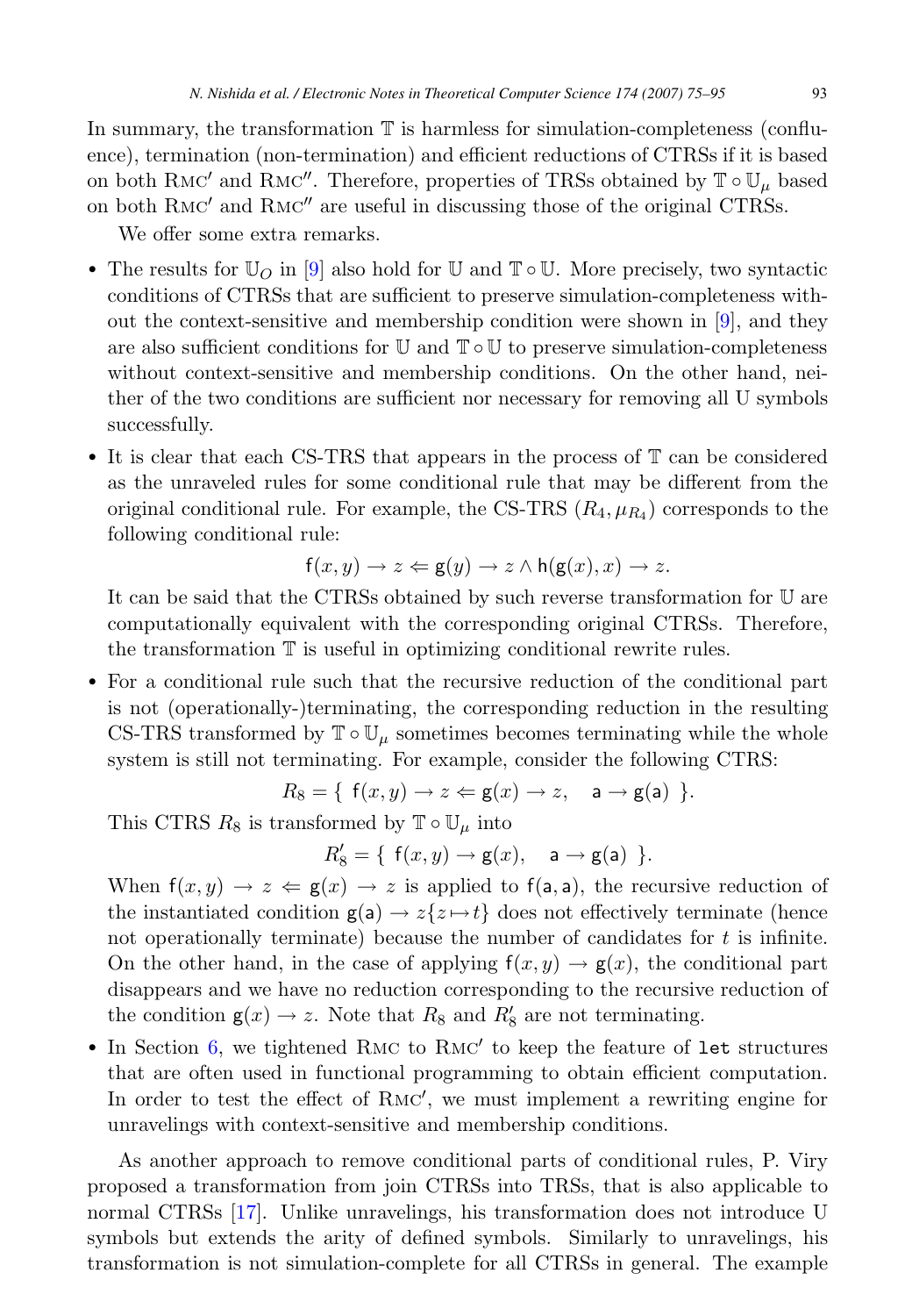in [\[7\]](#page-20-0) is also a counterexample against simulation-completeness of his transformation. Note that Viry's transformation is not applicable to deterministic 3-CTRSs. S. Antoy, B. Brassel, and M. Hanus applied Viry's transformation to conditional narrowing of constructor-based CTRSs that are restricted normal CTRSs [\[1\]](#page-20-0). G. Rosu proposed a transformation of join CTRSs for implementing an efficient conditional rewriting engine [\[14\]](#page-20-0), that is based on Viry's one. His transformation seems to produce unconditional systems that are simulation-complete. However, the main part to evaluate conditional parts is not defined by rewrite rules but implemented. Thus, his transformation is not suitable for analyzing ultra-properties of CTRSs. As a revised variant of Rosu's transformation, T.-F. Serbanuta and Rosu enhanced Rosu's transformation to become simulation-complete for deterministic 3-CTRSs that are transformed into either left-linear or ground-confluent TRSs [\[15\]](#page-20-0). In contrast with unravelings, one of the important advantages of these transformations is that they preserve irreducibility of normal forms of CTRSs. From this advantage, these transformations (especially Serbanuta and Rosu's one) are much suitable for normalizing computation than unravelings. On the other hand, rules obtained by these transformations are a bit more complicated than those by unravelings. From this observation, unravelings are more suitable for analyzing CTRS properties or for optimizing conditional rules. Moreover, the conditions imposed on CTRSs to maintain computational equivalence appears to be tight for practical and complicated examples (those conditions are similar to conditions [\[9\]](#page-20-0) for unravelings to preserve simulation-completeness without the strategy). We believe that the context-sensitive and membership conditions for unravelings makes the above transformations preserve computational equivalence. On the contrary, the homomorphisms used in these transformations will makes Ohlebusch's unraveling and its variants preserve computational equivalence if  $X_i$  in Definition [3.4](#page-7-0) is defined as  $Var(l) \cup (Var(\cup T_1 \cup \cdots \cup T_{i-1}) \cap Var(T_i \cup S_{i+1} \cup T_{i+1} \cup \cdots \cup S_k \cup T_k \cup \{r\})).$ 

In summary, the transformation proposed in [\[15\]](#page-20-0) is more suitable for normalizing computation but not for analyzing CTRS properties or optimizing conditional rules than unravelings. The transformation  $T$  in this paper is usable for optimizing conditional rules because each set of unconditional rules obtained by it from a conditional rule has a corresponding simplified conditional rule. From this observation, using T as a preprocessor of the transformation in [\[15\]](#page-20-0) is much more effective for those two transformations. Furthermore, Ohlebusch's unraveling with the context-sensitive and membership conditions and Serbanuta and Rosu's transformation should be combined as a method because they are very close now.

### **Acknowledgement**

This work is partly supported by MEXT. KAKENHI #17700009 and #18500011. We thank Professor Yoshihito Toyama for pointing out some interesting issues about confluence. We would like to thank the anonymous referees for several comments that are useful to make the paper more precise. We are deeply grateful to Salvador Lucas for his valuable comments helping us to improve the final version of the paper.